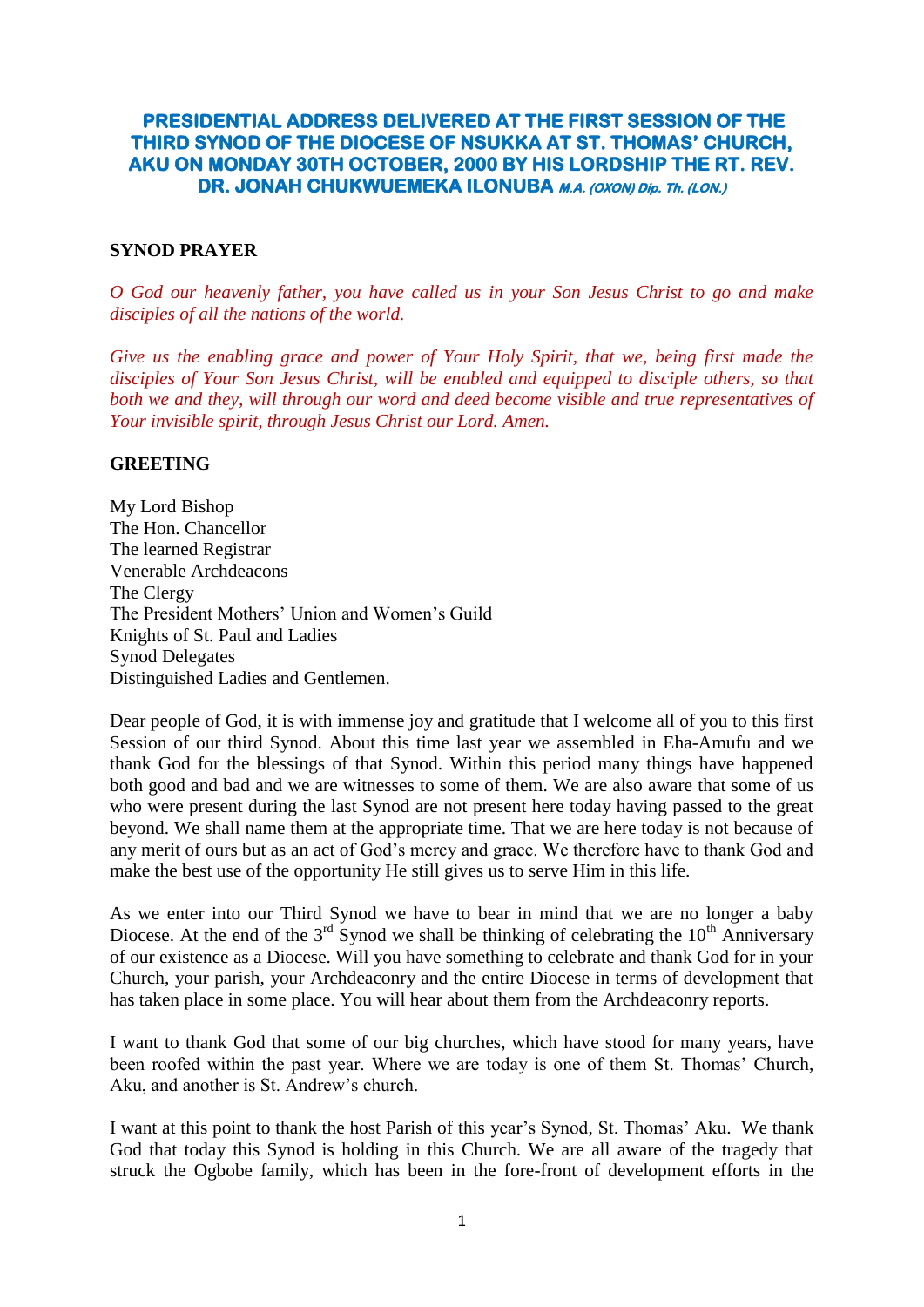Diocese and in this St. Thomas' Church, Aku. Within a short time after the death of their mother they lost a sister and then Sir. Engr. Aka Ogbobe, Chairman development committee Diocese of Nsuka. I remember him saying at Eha-Amufu last year that whatever achievement recorded in Eha-Amufu that Aku Synod of 2000 will surpass it. It have no doubt that we are going to witness that in this Synod.

A minute silence for them.

After them other deaths were recorded in Aku which was the enemy"s ploy to creat a set back. We thank God that inspite of all these Aku 2000 is now a reality. Praise God.

#### **THE HISTORY OF CHRITIANITY IN AKU**

The church missionary society (C.M.S.) wa late in coming to Aku because of the influence of some prominent Chiefs in Igbo-Odo areas of Northern Igbo land. Andlican Church started in Aku town in August, 1932 exactly ten years after the inception of the Roman Catholic Mission.

A number of Aku traders who had the privilege of travelling away to Uburu, Uzuakoli, Onitsha and Enugu came across Anglican Church and they became in love with it. They met the Rev. H.H. Daws at St. Peter's Church, Ogbete who asked them to pay a deposit of  $(£6)$  six pounds to the Rev. A. N. Asiekwu, the priest incharge of St. Paul"s Church, Nsukka.

These influential traders who were instrumental to the establishment of the church were:

Mr. Odo Nwozo Mr. Oduenyhi Nwocha Mr. Ezikeanyi Nwenyi Ezeoha Eleamu Ugbo Nwamba and Aka Nwaobodagu

Mr. Benson Ezewudo of Nnobi was sent to them as their first Catechist and Teacher and he also played a good missionary role. He arrived Aku on the  $23<sup>rd</sup>$  August, 1932 and he had his first Sunday Worship at Obu Ezelu-Uwani Obie and they had a promising large congregation. The Church was sited at Ohihia Oka an evil forest associated with untold mysteries. The idea was to scare them (the denomination) away but the early converts were courageous enough to accept the piece of land given to them and haplpily they marched into it defying all the fears and superstitions surrounding it. We are happy to learn that no sad even occurred after the clearing of the evil forest.

At the initial stage, the new converts organized themselves into prayer meeting groups, which rotated from one person"s place to another. Such meetings featured sumptuous feasting. However, most of the earliest converts did not persist long in the faith. Most of the people who persisted in the faith were found among the youths and little children who, through rigorous exercises in Bible Sutdies, Catechism, and the preaching of the Gospel and the Doctrines of the church were able to forge through.

It is interesting to note that we have many surviving foundation members at this time and they are:

Mr. Okechi Amu-Nnadi, Mr. Japhet Ugwuogo, Mr. Anthony amorha, Ekwuruoha Nwonu and Francis Alaku

#### **CHURCH WORKERS:**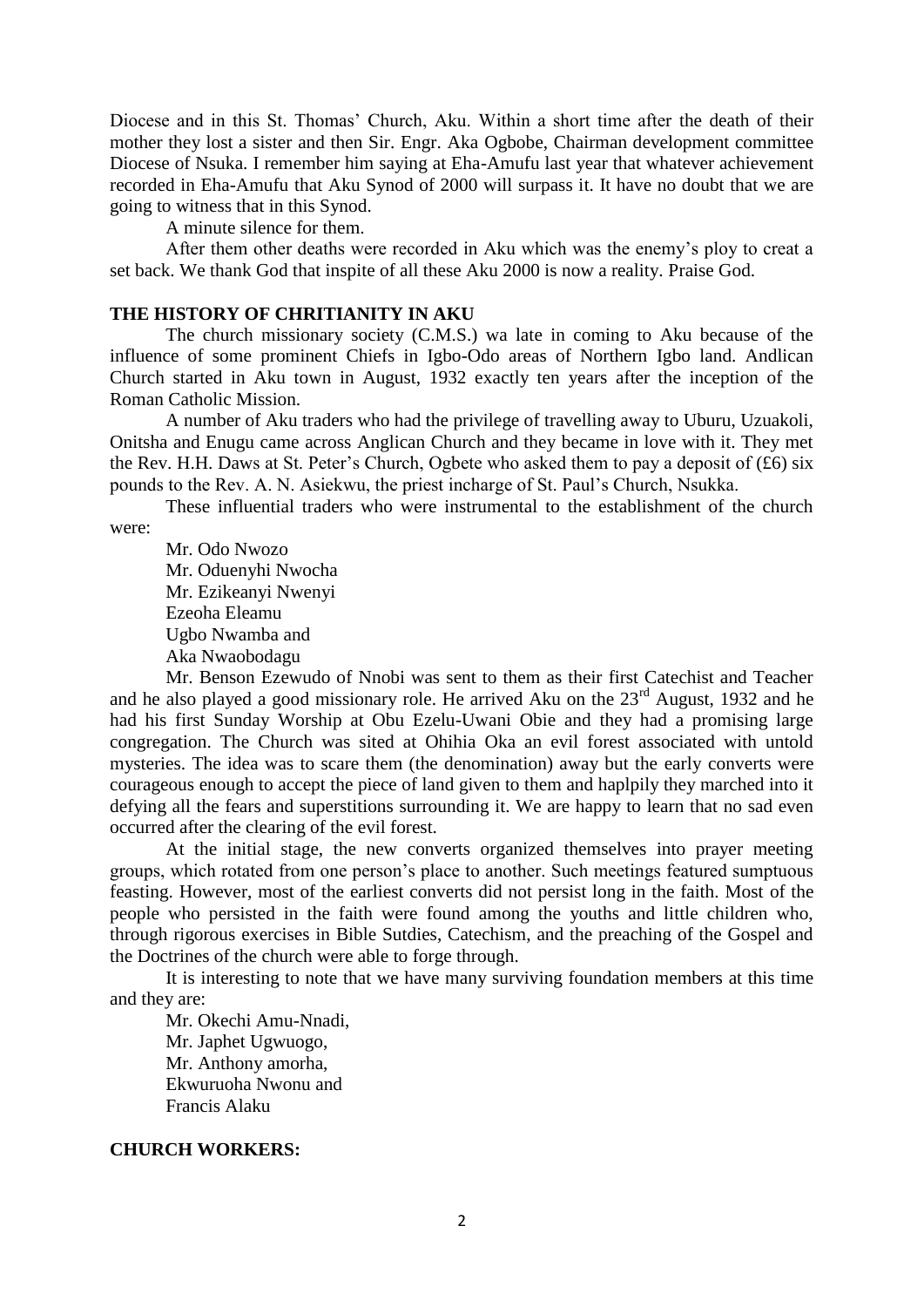Many people have worked in this church since its inception in 11932 till date.

Mr. Benson Ezewudo of Nnobi was the pioneer Catechist and teacher who established Anglican Church in Aku in 1932. He later left Aku in 1934 after series of disturbanceds and hardship. He was assisted by Mr. Daniel Okechukwu.

Mr. Jonathan Agwuncha of Oraifite took over the Church from Mr. Ezewudo in 1935. He stayed till 1936, when Mr. Joseph Aduba took over the Church from him.

Mr. Emmanuel Chokuba of Awkuzu was posted to Aku in 1937 as a Church teacher. He stayed till 1939. Mr. Stephen Iloelu stayed together at the same time with Mr. Chokuba as a school teacher in St. Thomas.

Mr. Dennis Anyafulu of Obosi took over from both Chokuba and Iloelu as the only teacher in 1940, to manage the school and the church. He left at the end of the same year.

Mr. Herbert Molokwu of Awka was posted to Aku in 1941. He stayed till 1943. He was the teacher who took Aku pupils to Ozalla when St. Thomas' School was temporarily closed.

Mr. Nathan Nwankwo was posted to Aku in 1944. He also left at the end of the same year.

Mr. G. O. Ezeorahof Aku, was incharge of St. Thomas' Church and School from 1945 to 1947. His stay in Aku was one of the most eventful periods in the history of St. Thomas.

Mr. Hezekiah Agu took over the Church from Mr. Ezeorah in 1948, while Mr. Jonah Ejikeme of Obosi was sent to replace Mr. Agu in 1949. During this time Mr. Okoro was sent to Aku as a full time church agent. In 1951 Sylvanus Uzo of Otolo Nnewi served as the Catechisat of the Church.

Mr. John C. Smart Ogene of Atani was posted to Aku in 1956. He was incharge of both the school and the church. Mr. Igwebueze Ugwoke of Obukpa was posted to head the school in 1959. His short stay was very remarkable. He laid the foundation of the presen parsonage. Mr. Philip Ezembu of Mbu was incharage ofg the church at the time.

Mr. Simon Okoro of Ibagwa Nkwo took over the church from Mr. Ezembu in 1962.

Mr. Francis Ezema of Alor-uno was posted to take charge of the church in 1964 and he was there till the outbreak of Nigerian Civil War in 1967. Mr. Jeremiah Ezema of Edemani replaced Francis as the Catechist and left in 1974. Mr. Jonas Ugwu took over as the Catechist of the church till 1978.

In August 1978 the Rev. Canon Clifford Aneke of Obinagu Udi was posted to the station as the first resident Priest in St. Thomas" Aku. He injected new life into the church and made many converts. He stared the foundation of the current new church building in 1979.

The Rev. Canon C.Aneke was replaced by the Rev. G.E. Umesie in 1980. Umesie left for further studies in 1982. On January  $14<sup>th</sup>$  1984 the Rev. G.E. Uvuka was posted to the church. He made a tremendous impact in the church. Many couples wedded while over a hundred members confirmed. He also organized Golden Jubilee Celebration of the Church as the second launching of the new Church building project estimated  $\cancel{H}$  300,000.9000 as of that time.

#### **ACHIEVEMENTS OF THE CHURCH**

In the first fifty years of her inception in Aku, St. Thomas' Church has made tremendous contributions to the religious, social and economic development of Aku people. Owing to lack of space, only a few of those achievements would be briefly highlighted below: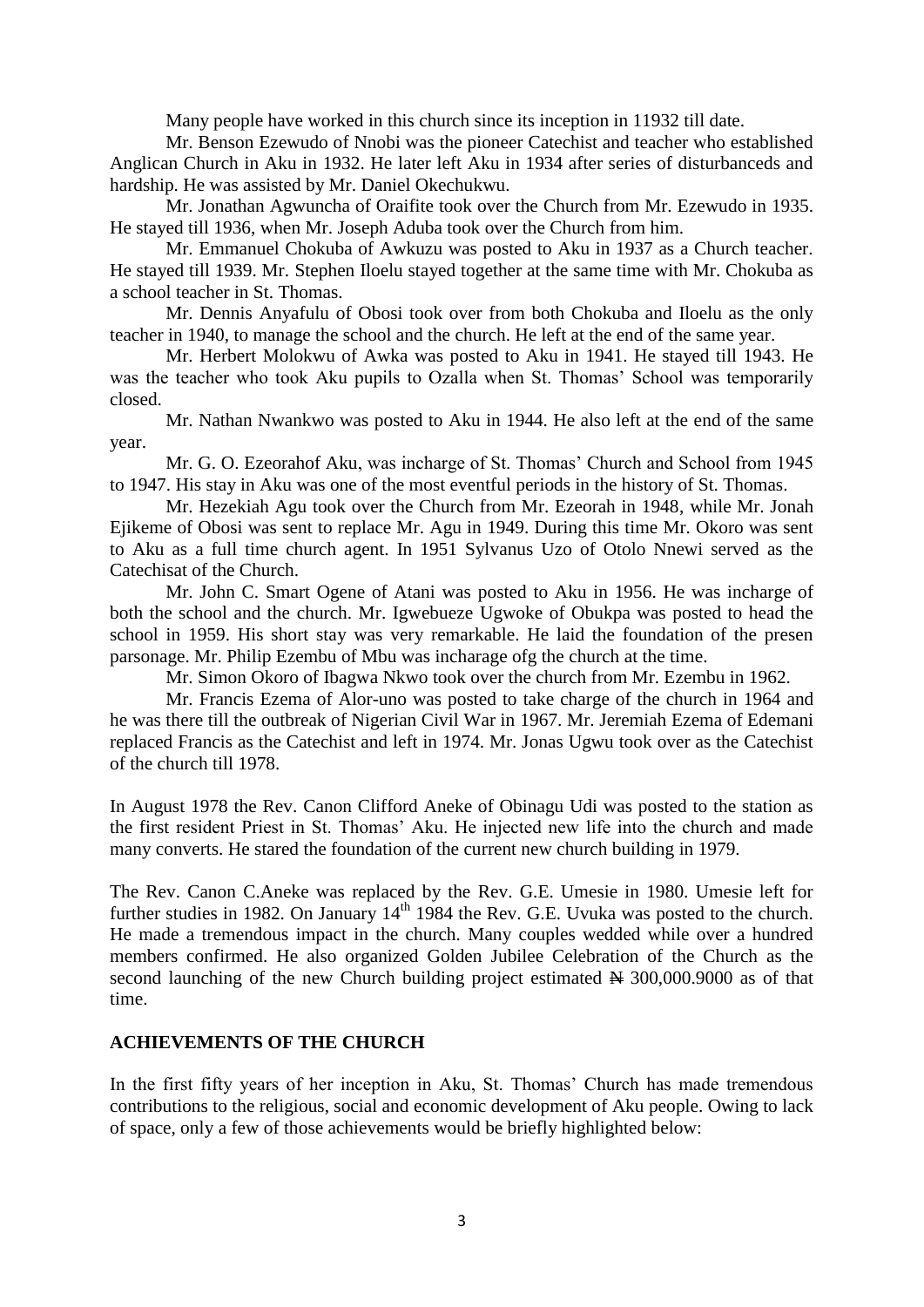- 1. The Church had helped to eradicate the notorious evil forest "Ohihia Oka" with all the fears and superstitions surrounding it, turning it into a fertile ground for the teaching of the Christian religion and for the dissemination of formal education. Moreover, "Ohihia Oka" had been turned to a centre for community resort and social entertainment.
- 2. In Religious sphere, St. Thomas has produced some convinced and committed Christians, who radiate the light of christianity through their exemplary living and moral rectitude. "By their fruits you will know them".

Furthermore, St. Thomas' Church produced the first indigenous Priest in the town, in the person of the Rev. Nathaniel O Ugwu.

- 3. In the academic sphere, St. Thomas" Church had produced some Engineers, Doctors, pharmacists, Scientists, Architects, Philosophers and Educationists, mention may be made of only a few of them.
	- (a) The first University Graduate in the whole of the Old Nsukka Province, in the person of Mr. Okechi Amu-Nnadi. The first Principal Special Class, and the Director in-charge of Science Equipment Unit, Anambra State Education Commission, Enugu then.
	- (b) The first Architect in the same zone as above, in the person of Arc. E.N. Amorha, Chief Consultant, Arc. Cardinal Consultants, Enugu
	- (c) The first Structural Engineer in the whole of Nsukka Senatorial Zone, in the person of the late Hon. Sir Engr. Aka Ogbode, Consultant, Aka-George and Partner Consulting Engineers, Enugu.
	- (d) The first Chief Adult Education Organizer in the same zone as above, in the person of Chief Ekwuroha Nwonu.
	- (e) Prof, Ogbonna Alaku, Dean of Post Graduate Studies Enugu State University of Science and Technology former Professor, Department of Animal Science, University of Maiduguri.
	- (f) Mrs. E.U. Nwonu, the first Medical Matron to establish a recognized and registered private maternity Home and Child Welfare Clinic in Aku.
	- (g) Pharmacist K. E. Amorha, Managing Director/Sales Manager, POLFA Nigeria Limited, Lagos.
- 4. In the sphere of Economic Enterprises, St. Thomas" Church produced some men and women with high sense of business acumen. Among them are:
	- (a) Chief Igwenazeluoha, Clement Nwezike, the managing Director Honesty Motor Brothers co. Aku.
	- (b) Chief John Ekwueme, Ochiliozua, a Philanthropist, Managing Director, Brothers Transport Co. Ltd, Mina. He is a pillar in Aku Parish.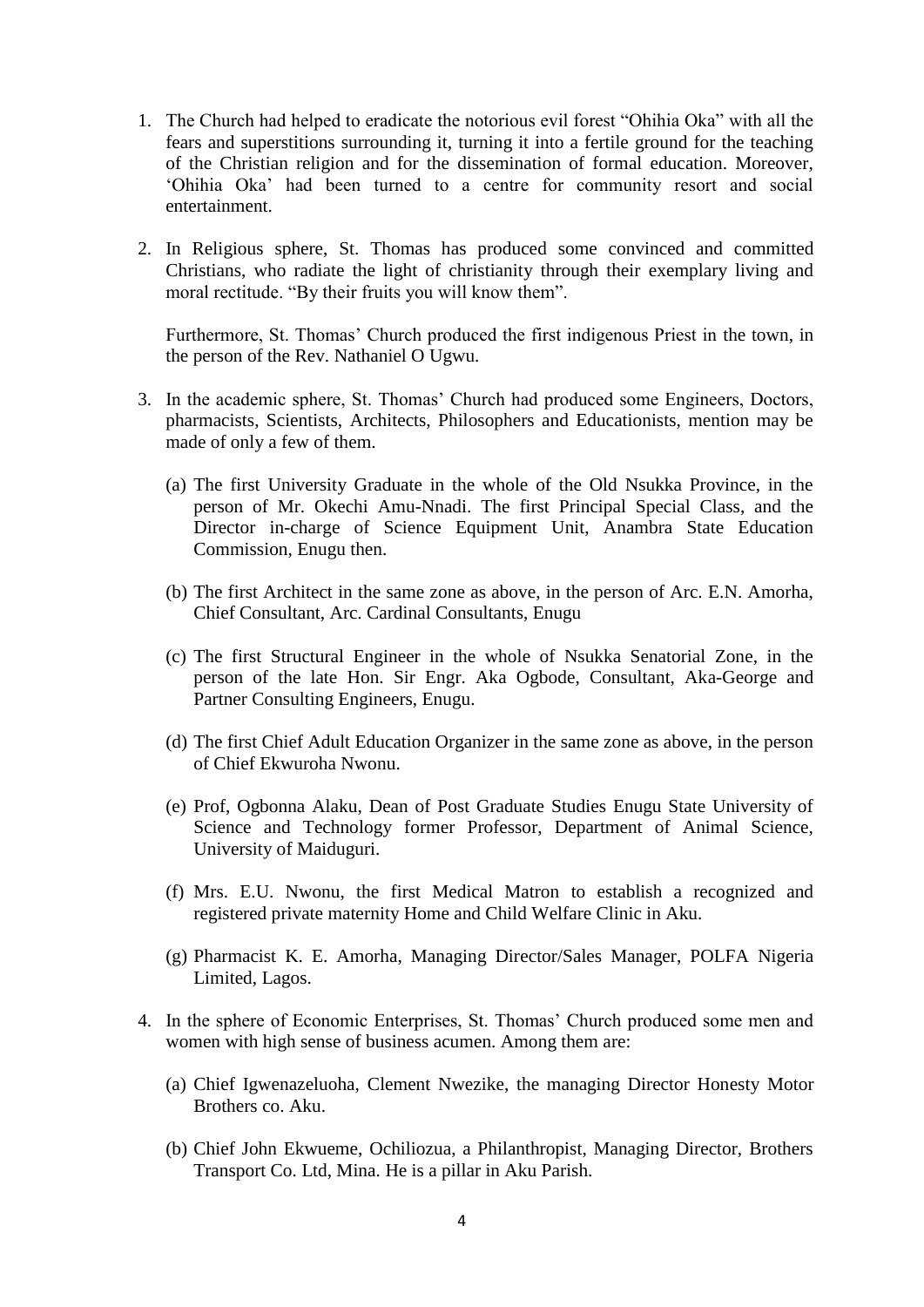- 5. In socio-political life of the town, St. Thomas had produced many leaders of thought who have served the town at various capacities. Some of them include:
	- (a) James Isioji, the first product of Adult Education in Aku, who in 1945, served as the second Clerk of the Aku Town Council.
	- (b) Chief Ekwuroha Nwonu, who served as the  $3<sup>rd</sup>$  Clerk for the Aku Town Council, as from 1945. Even at present, Chief Nwonu is popularly called "AKAWO" i.e Clerk, by the people who know him in those days.
	- (c) Mr. Japhet Ugwuogo served as the first Chairman of the then Igbo-Etiti District Council from 1954, comprising the present Igbo-Etiti, Nsukka, Igbo-Eze South and Uzo-uwani Local Government Areas.
	- (d) Arc. E.N. Amorha, former member of the Federal Housing Board; Chairman of the Works Committee of Aku General Assembly and the Architect designer of the plans for the buildings in both Aku Boys and Aku Girls" Secondary Schools.
	- (e) Late. Hon. Sir Engr. Aka Ogbobe "Man of the people". The Chairman of Aku General Assembly and Aku Development Committee, from 1970 to 1987. Honourable Member of the House of Representatives for Igbo-Etiti Federal Constituency from 1979 to 1983.

We thank God for the faith, courage and fortitude of these our early Christian converts who exhibited an unshakeable faith in God. The light of Christianity lit by them and sustained till now will not be allowed to be extinguished in our own time. As one people of God united in our effort to make Christ known in the entire world, let us eschew all hatred, jealousy, rancour and all the retrogressive customs and idolatrous practices that hinder us from worshiping God in spirit and in truth. Let us with them bear aloft the light of Christianity in this our town of Aku.

### **THE GUEST PREACHER**

I want at this point to welcome formally our guest preacher for this year"s Synod. He is a brother Bishop and a friend, the Rt. Rev. Dr. Godwin I. N. Okpala, B.A.; Dip. Th. (Lond.) DD, Bishop of Nnewi and his amiable wife, Eugenia Okpala (Mama Nnewi) who have been with us since Saturday 28<sup>th</sup> October, 2000. We say to them Alanu, Dejenu.

We thank his Lordship for his thought-provoking and inspiring Sermon of yesterday and pray that God will help us to put into practice the lessons derived from his message for the growth of our Diocese and for the extension of his kingdom. It is also our prayer that God will continue to inspire them with his spiritual wisdom as they lead the flock of God committed to their charge in the Diocese of Nnewi in Jesus" name.

## **EVENTS SINCE AFTER THE LAST SYNOD**

1. On Sunday 31<sup>st</sup> October, 1999 His Grace the Most Rev. Dr. J Abiodun Adelitoye. Archbishop, Primate and Metropolitan who was due to retire in December, 1999 was sent off by Province II at All Saints' Cathedral Onitsha. We thank God for what he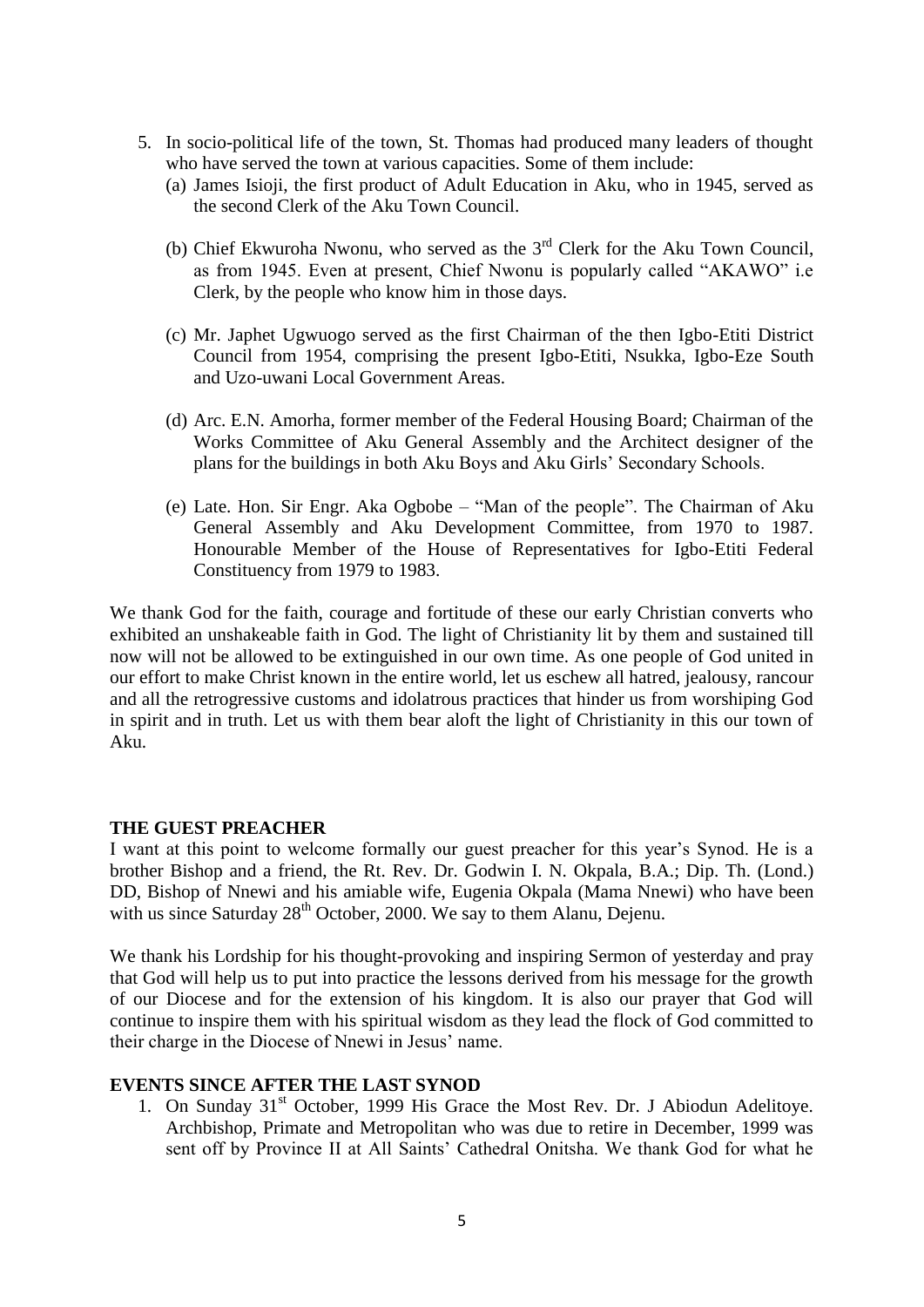used him to achieve for the Church of Nigeria (Anglican Communion) and pray that God will grant him a peaceful retirement.

## **2. DIOCESAN SINGING COMPETITION**

The first Diocesan Singing Competition took place on Saturday 20<sup>th</sup> November, 1999. We thank our Diocesan Musician Dr. Dan. Agu, the Chairman of the Organising Committee, the Ven. E.E. Odo and the Choirmasters of the different Churches and the choirs that participated.

Before the singing competition, the Diocesan Music Organiser had composed a Diocesan Anthem, which I believe we have all learnt and can join whenever it is being sung.

Music is a very important aspect of our worship and should be taken seriously by all churches, as we cannot effectively worship God without singing his praises. It is our belief that when the next singing competition is organized more choirs will join. We have three grades of choirs and your church must belong to one.

Last year at the singing competition I appealed that people should donate cups for singing competition in the Diocese but no one has responded, possibly because of the poor attendance by people who can donate cups. I now renew the appeal and hope that people will take up the challenge. I know that we have music lovers here. Cups can be donated for the best choir in Hymn Singing, Canticle, or psalm, Native air and the best all-round performance. Ask question when you want to donate.

### **3. THE INTERNATIONAL YEAR OF THE ELDERLY**

The year 1999 was declared the International Year of the Elderly. On Saturday  $4<sup>th</sup>$ December at St. Paul"s Cathedral Nsukka, the celebration took place in a colourful open-air service, which was well attended by elders from all parts of the Diocese. There was an Almanac for the elderly in our Diocese and we thank those whose photographs appeared in the Almanac. We thank the women of the Diocese for the role they played in making the day a happy one to those who attended. They provided both food and gifts for the elderly. My appeal is that our men should wake up and identify themselves with most of our Diocesan activities. You will be blessed when you do this.

# **4. COLLATION OF NEW CANONS**

On Saturday 12<sup>th</sup> December, 1999 four new Canons were collated at St. Paul's Cathedral, Nsukka. They are: The Rev"d. Canon Ephraim I. Asogwa The Rev"d Canon Engr. Dr. Theophilus C. Madueme The Rev"d Canon George U. Nnamani and The Rev"d Canon Godwin A Urgorji.

We thank God for their ministry and pray that God will continue to use them to achieve his purpose in the world.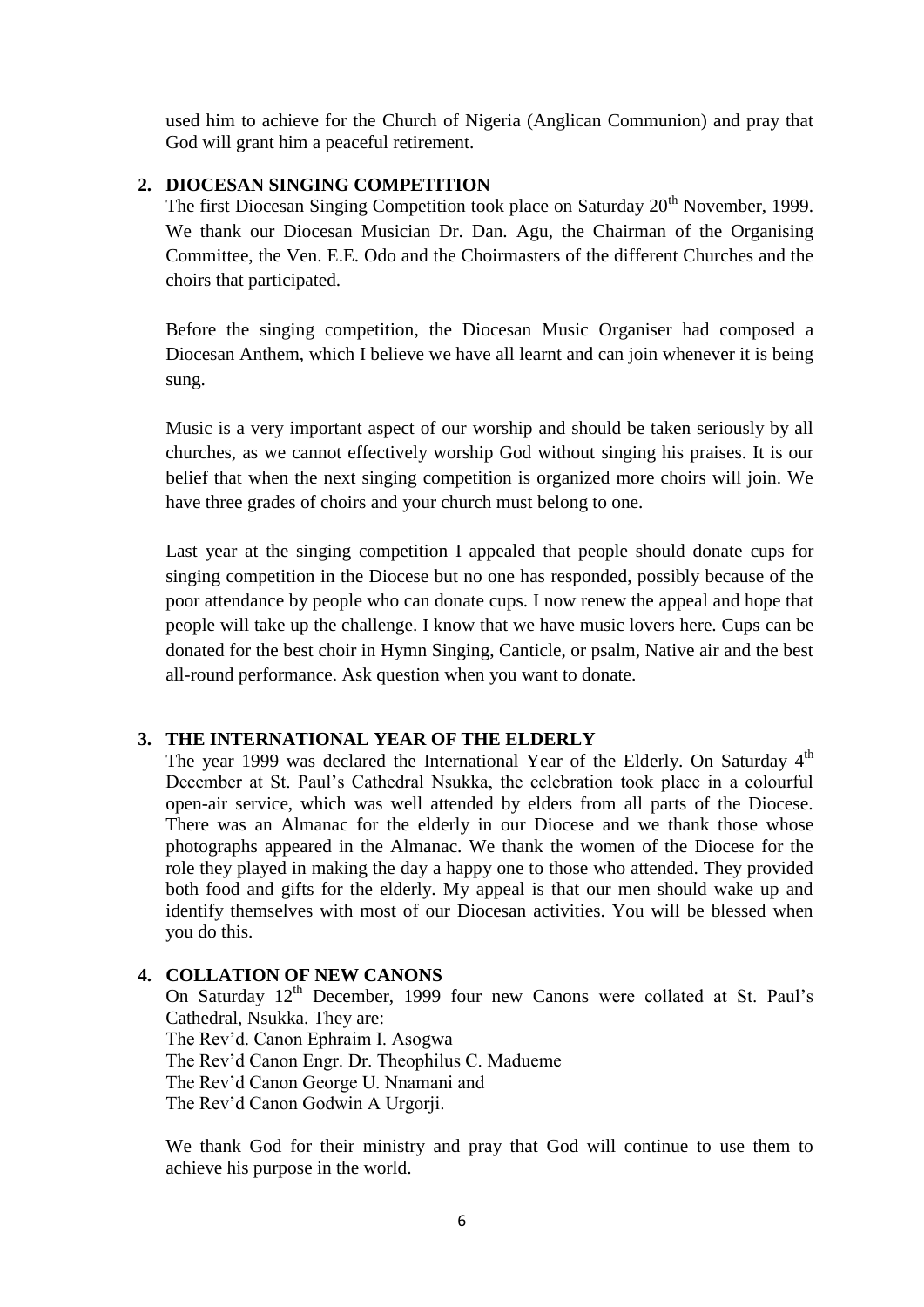# **5. 6 TH ANNIVERSARY OF THE INAUGURATION OF THE DIOCESE**

On Tuesday  $11<sup>th</sup>$  January, 2000 we celebrated the  $6<sup>th</sup>$  Anniversary of the inauguration of our Diocese. We thank all those who attended the service. Before then on Sunday 9<sup>th</sup> January 2000, churches were told to have a service of thanksgiving to raise funds for the development of the Diocese. We thank all those who responded to this and plead that all of us should be involved in the celebration of our Diocese Anniversary. Know that it is always in January of every year.

### **6. INAUGURATION OF THE NSUKKA DIOCESAN COUNCIL OF KNIGHTS**

On Sunday 30<sup>th</sup> January 2000 our Diocesan Council of Knight of St. Paul was inaugurated. We thank God for the good work they are doing in this Diocese especially in the area of evangelism. The Knights of our Diocese are second to none in discipline and organization. This is not to say that all of them are living up to expectation. It is our hope that those dragging their feet, will catch up with the wind of change. I wil come back to their development efforts in the Diocese within this year later in this address.

We are now training another group for Knights and Ladies in the Diocese. We hope that God willing they will be initiated and invested on Sunday  $4<sup>th</sup>$  March, 2001. Please continue to pray for them so that they will be committed, dedicated and faithful members of the Knighthood both in our Diocese and in the entire Province of the Church of Nigeria (Anglican Communion).

## **7. ADMISSION OF DIOCESAN CHANCELLOR**

On Sunday  $13<sup>th</sup>$  February 2000 in a very colourful service attended by the retired Archbishop of Province II His Grace the Most Rev. Dr. J. A. Onyemelukwe, the Rt. Rev. George Bako, the Rt. Rev. Prof. E. Iheagwam and the Rt. Rev. G.C. Echefu our Diocesan Chancellor Sir Barr. Obiora Nzewi was admitted. We thank God for his contributions towards the development of the Diocese. Our prayer is that God will continue to bless him and prosper him in all his endeavours.

# **8. NEW PARISHES**

- (i) **Obukpa Parish:** On Sunday 9<sup>th</sup> April 2000 Obukpa Parish was inaugurated. We thank God for their dynamic Priest and his wife the Rev. Eric E. Ugwu and Mrs. Florence u. Ugwu for the good work they are doing in the Parish. We also thank Sir Igwebueze Ugwoke for his support and fatherly advice. We thank God for his uprightness, and positive contribution in all Diocesan matters.
- (ii) **Amachalla Parish:** On Sunday  $6<sup>th</sup>$  August 2000, the Parish of Amachalla was inaugurated at St. Bartholomew"s Church, Amachalla. We thank God for the dynamism of the Priest and his wife – the Rev. Daniel and Mrs. Ngozi Omeje.

You will recall that Amachalla started new parsonage and this was completed before the inauguration. We thank God for the person who provided the plan and for the person who almost single-handedly built that parsonage. Our prayer is that God will reward him super-abundantly, bless him with good health and long life so that he will still do more work in God"s service.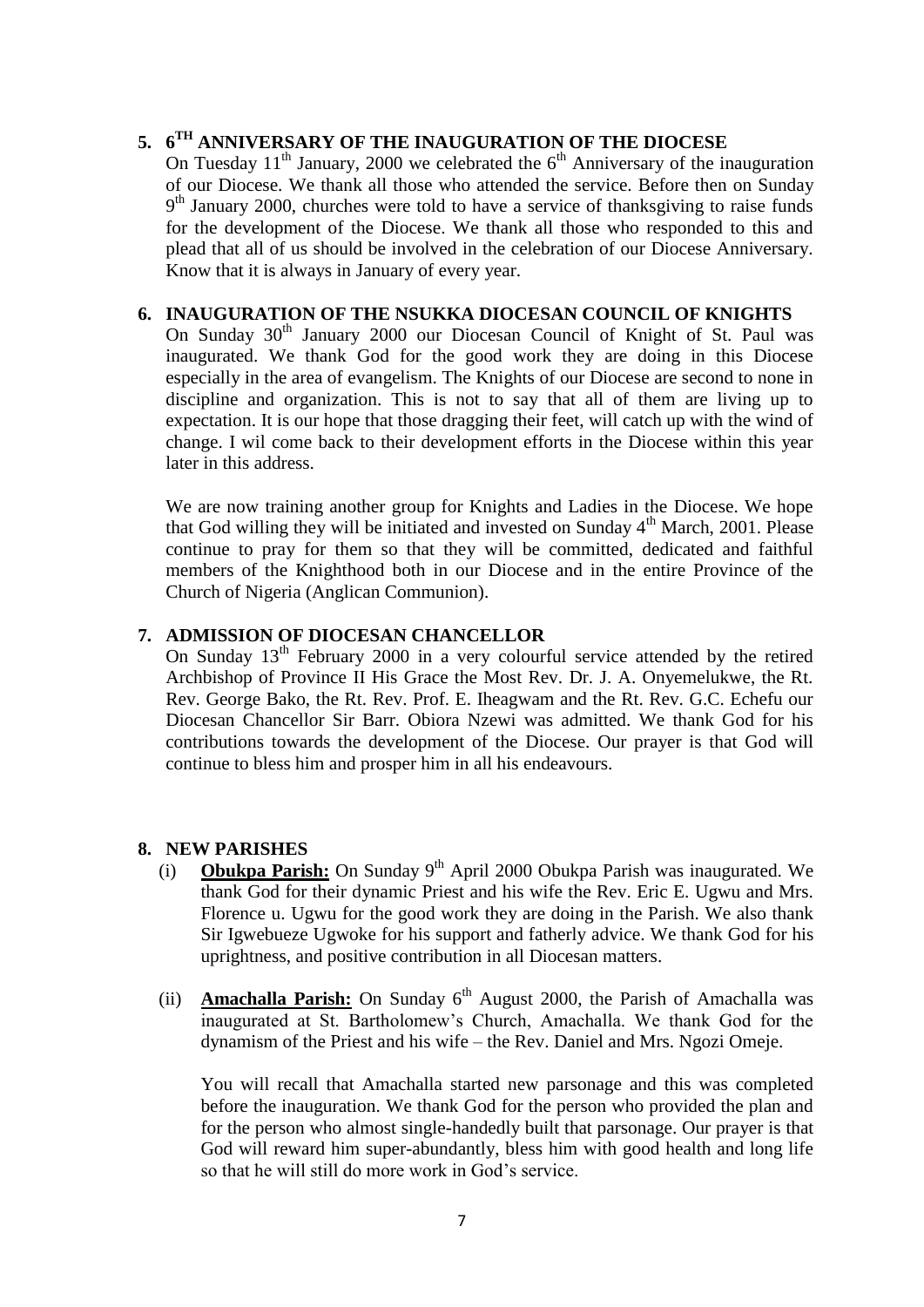(iii) **Neke Parish:** We hope, God willing, to inaugurate Neke Parish on Sunday  $19<sup>th</sup>$ November, 2000.

I am appealing that we identify with all these Diocesan activities. I thank the Knights and Ladies who attended the inauguration of Obukpa and Amachalla and made both events what they were supposed to be. May God bless all of you in Jesus" name.

It was my hope and belief that more people will attend that of Neke and God will bless you as come. Please continue to pray for these Parishes and their Workers.

# **9. ST. JOHN"S AGU-AMEDE – SECONDARY SCHOOL:**

On Sunday  $30<sup>th</sup>$  April the Diocese organized a fund-raising service at St. John's Church, Agu-Amede to help in the take-off of our new school in that area. We thank all those who responded to this call. We thank especially the people of that Community who knew that it was their project and responded positively, especially their women. It is my prayer that that kind of understanding will extend to our Diocesan projects, so that we know that it is our own not for any other person.

## **10. ST. ANDREW"S CHURCH, ORBA ROAD:**

On Sunday 14<sup>th</sup> May the Knights and Ladies of St. Paul attended Church Service in this church to raise fund for their church building project. We thank God for the response and the miracle that God performed that day through those that attended.

It was estimated that the roofing of their church will take 14 bundles of zinc. This was donated by two Knights who chose to remain anonymous. The women of the Diocese donated N30,000.00 (thirty Thousand Naira) only and then followed other donations from those in attendance. We thank those of you who identified with this project to make sure that they have a roof on their church to protect them from rainfall. We thank the Priest and his wife, the Rev. and Mrs. S. Ezegwu for the wonderful work they are doing there. He is an unassuming, quiet but very effective worker. He is a motivator. Continue to pray for them.

### **11. ORDINATION:**

The Trinity Ordination of our Diocese took place on Sunday  $9<sup>th</sup>$  July, 2000. We ordained 7 deacons and 3 priests.

- Deacons: Aloysius Agbo Joseph Agbo Stanley Eze Samuel Ezema Fidelis Obetta Paul Odo Kenneth Ugodu Priests: The Rev. Christian C. Eze
- The Rev. Ekene Eze The Rev. Timothy Ugwu.

They are all in their different churches working. We pray that God will bless their ministry.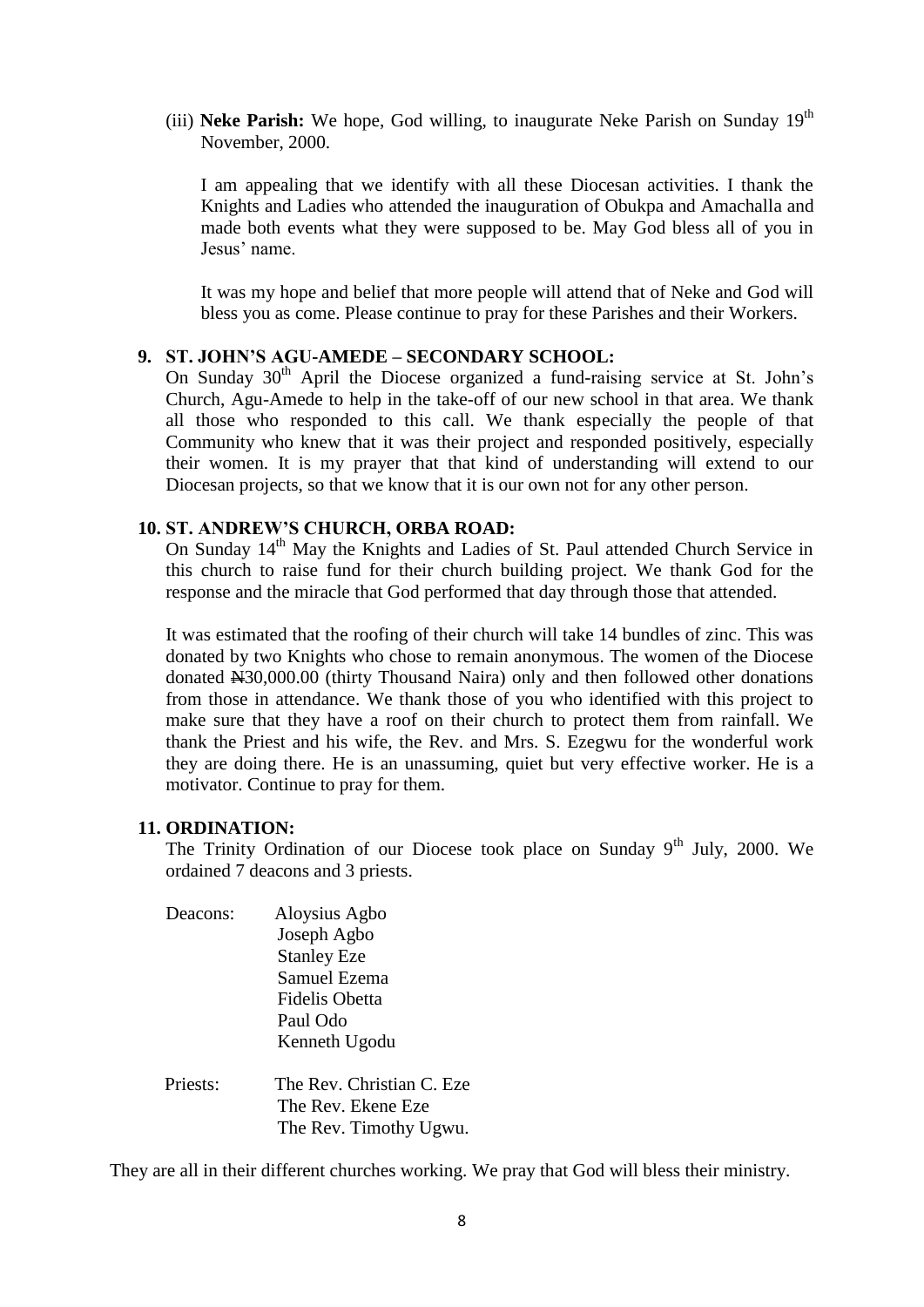We thank God for the Ven. O.O. Okoh from Benin who conducted their ordination retreat and preached the sermon. Those who were in the Service will remember his inspiring and challenging sermon. He enjoined us to give for God"s work and not to be on the receiving side only. It is more blessed to give than to receive.

### **12. NSUKKA DIOCESAN ANGLICAN YOUTH FELLOWSIP COUNCIL:**

On Sunday 24th September, 2000 the National Anglican Youth Fellowship of Nigeria in a colourful service at St. Paul"s Cathedral inaugurated the Nsukka Diocesan Youth Fellowship Council, and I was invested the National Patron of A.Y.F. Thanks be to God.

Before the Foundation Stone Laying Service of  $30<sup>th</sup>$  September, the Diocesan Youth organized the clearing of the Bishopscourt compound and we thank those who attended. We noted however that many Youth members did not attend. It is our duty to encourage our youths to be devoted to the things of God.

# **CHURCH OF NIGERIA (ANGLICAN COMMUNION)**

With the retirement of His Grace the Most Rev. J.A. Adetiloye in December, 1999 the post of the Primate of the Church of Nigeria (Anglican Communion) became vacant.

And Episcopal Meeting was scheduled in Kaduna on Tuesday  $22<sup>nd</sup>$  February, 2000 during which elections would be held for new Bishops for vacant Sees and An Archbishop for Province I and then a new Primate for the Church of Nigeria (Anglican Communion).

On Monday 21<sup>st</sup> February 2000 we left for Kaduna but could not get in because of a violent demonstration in protest against the introduction of Sharia Law in some states in the North and the fear of it being introduced in Kaduna. We reached the Kaduna tollgate but could not get in. We then diverted to Abuja. We thank God for the wonderful way in which he saved the Bishops even those that ran into the demonstrators. One of the Nigerian dailies published the incident under the caption – "65 Bishops Escape Death".

The Episcopal Meeting originally scheduled for Kaduna now took place in Abuja. There the Rt. Rev. Ephraim Ademowo, Bishop of Ilesha was elected as the new Archbishop for Province I and also the Bishop of Lagos.

The Bishop of Abuja and the Archbishop of Province III, His Grace the Most Rev. Dr. Peter J. Akinola was elected the new Primate of the Church of Nigeria. He therefore became the 3rd Archbishop, Primate and Metropolitan of the Church of Nigeria (Anglican Communion). On Saturday March 2000 the new Primate was presented in a solemn service at Gwarinpa Abuja.

The new Primate in his maiden speech to the Episcopal Synod saw the need for charting a new course for the Church of Nigeria. The Church of Nigeria has been described as the fastest growing Church in the world but that assessment while it may be correct in numerical growth as it affects Dioceses which in 1998 only 26 and today are 76 Diocese with 76 Bishops, cannot be true of its spiritual and caring growth.

He therefore presented a new vision for the Church of Nigeria. Proverbs 29:18 says "Where there is no vision the people perish"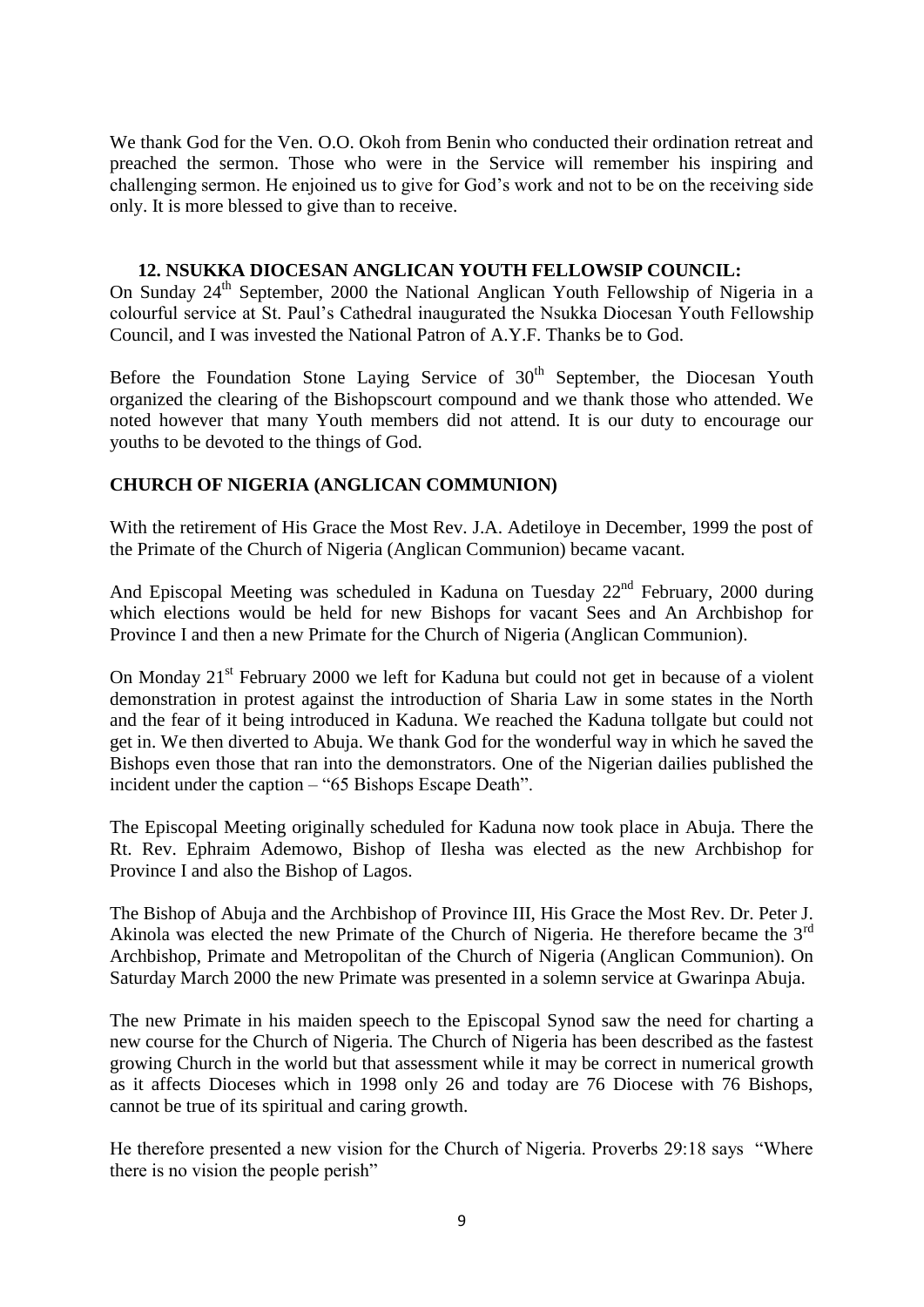This visioning process was divided into 7 sections

#### **SECTION I:**

This was the introduction of background to the vision. "He believes that the process of charting this new future must involve the various hierarchies of the Church so that they, together, will evolve a shared vision, Primate Akinola therefore used the occasion of his presentation in Abuja on March  $25<sup>th</sup>$  2000 to flag off the process of articulating the vision for the Church of Nigeria (Anglican Communion).

The Anglican Communion today is organized into three provinces, namely Province I, Province II and Province III. It has 76 Dioceses and 76 Bishops. Most of the Churches are located in urban settings with thousands of villages yet to be reached by the gospel of salvation. There is raw paganism and syncretism: Spirituality is shallow and many adherents pay little attention to Bible Study, prayer and Fasting. Although the Church has witnessed significant growth numerically, its Spiritual growth rate in recent times has significantly declined.

Consequently, the Church is presently, spiritually weak; there is superficial love and, in most cases, sacrificial love, as exemplified by Jesus Christ, is lacking. Commitment to Christ and obedience to the biblical injunction is weak and conformity to the standard of the world has engulfed the Church at all levels. There is need for rediscovery of the principle of "the priesthood of all believers" (1<sup>st</sup> Peter 2:9-10, Ephesians 3:1-11). Presently, there is no sufficient lay involvement in the ministry of the Church. The present liturgical rigidity, which borders on insensitivity, is not helpful and there is insufficiency in the co-ordination of the conduct of church service to integrate prayers, hymns and singing of psalms, the reading of the Bible and the preaching of the word. Church services therefore appear unexciting to the youths who, as a result, leave for the new generation churches.

The failure of the church, national government and society at large has led to a situation whereby Nigeria as a country is faced with such problems as lack of genuine unity, religious and ethnic conflicts, corruption, indiscipline, lack of exemplary leadership and moral decadence, among others. In the face of the foregoing challenges, the Church of Nigeria was provoked to set objectives and goals that will lift it on to a higher pedestal and to design strategies and programmes that will lead to the attainment of the desired goal.

#### **SECONTION II – VISIONING PROCESS**

Over four hundred participants drawn from Anglican Churches all over the Federation of Nigeria took part in the visioning exercise assisted by facilitators drown from those with esperience in the visioning process. In fashioning out the vision, participants adopted the national visioning process whereby the following three issues were raised:

- Where We Are
- Where We Want to Be
- How to Get There?

The process of evolving the vision began with a sober, introspective appraisal of the Church. This was required in order to understand the current position and how the Church got there, before making prognoses for the future. Next, the question – "Where we want to be" was raised. This, essentially, is the vision as it defines the destination to be reached. Put another way, it charts out the future to which resources and efforts of the Church will be devoted.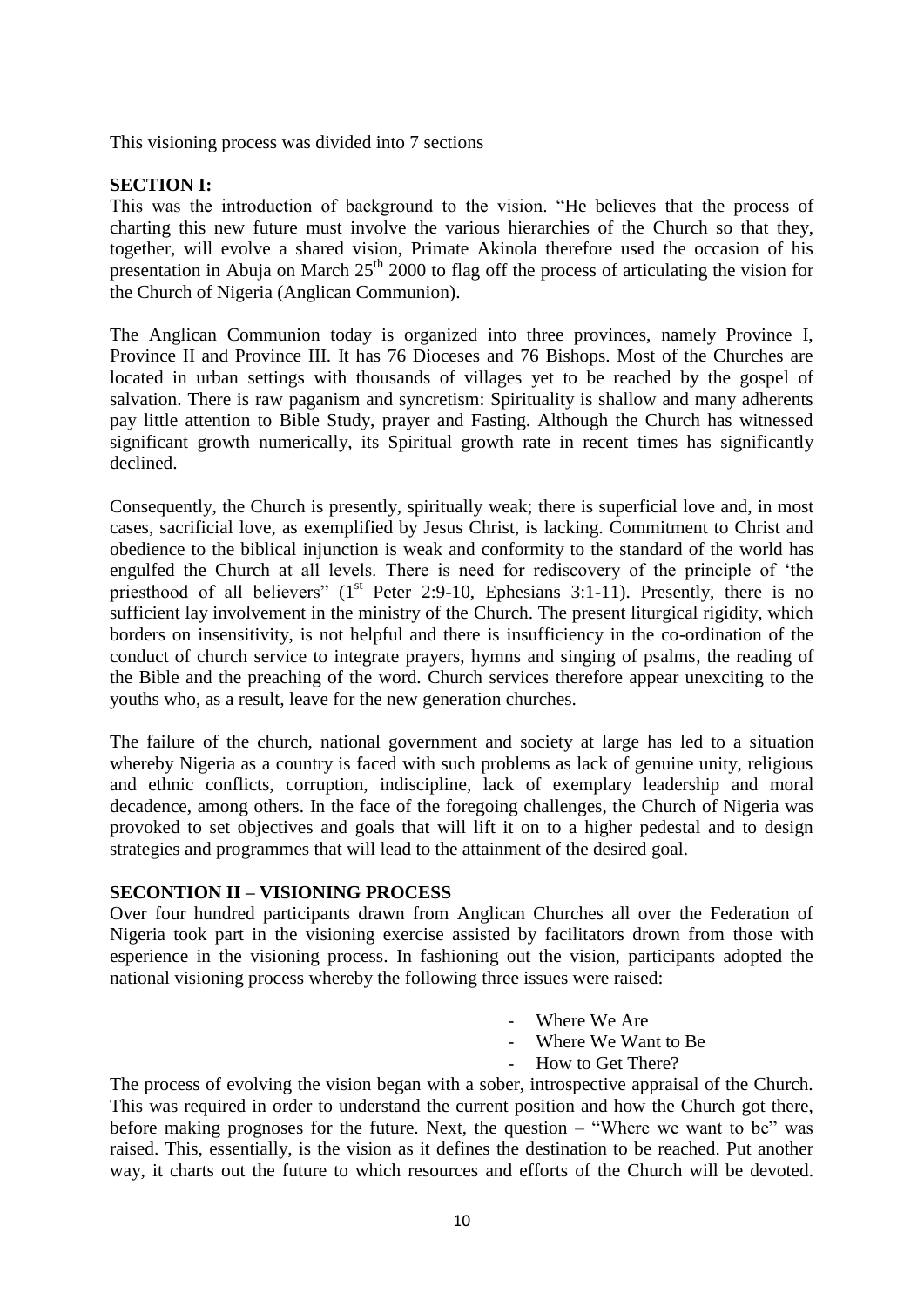Lastly, the question "How do we get there? Was raised to address how the ultimate goal can be attained.

At the first plenary session, participants were introduced to the concept of visioning: the how and the why is two key presentations made by the new Primate, the Most Rev. Pete Akinola and Chief Ernest Shonekan, a former head of State and Chairman of Nigeria"s Vision 2010 Committee. The presentations also dwelt, among others, on the Church of Nigeria (Anglican Communion) today, the need for a vision for it and the visioning process that would be adopted.

The participants were then divided into work groups as follows:

- House of Bishops
- House of Clergy
- House of Laity
- Mother's Union

The groups used the papers presented by the primate and Chief Shonekan as background reference for discussion. Assisted by experienced facilitators, participants engaged in a brainstorm, directed at finding answer to the various issues that would bring out the vision of the Church and the strategy and progammes that would lead to the realization of the vision. At the end of the brainstorm, the four work groups presented their reports to the plenary.

The whole house, sitting in plenary, decided to set up a committee to harmonize all the presentations and come up with a draft Vision for final consideration. An Editorial Committee met and gave guidelines to the Facilitators/ Rapporteurs to be used to prepare the draft report for consideration by the Primate and the Standing Committee of the Church of Nigeria. The Standing Committee finally adopted this Vision of the Church of Nigeria after necessary consultations at Owerri on June 5, 2000.

# **SECTION III – WHERE WE ARE (THE PROVOCATION)**

A REVIEW OF THE CURRENT SITUAION, APRIL 2000 THE MACRO-ENVIRONMENT:

The macro-environment within which the Church has to situate itself and establish its vision, strategies and prorgammes is assessed in the context of

- The world
- Africa
- Nigeria
- Christianity.

### **THE WORLD:**

The world is fast becoming a global village through new-age technology. The Internet has made it possible for churches to reach out to people in far-flung areas of the globe within minutes. However, this development also poses serious challenge to the Church as satanic cults have infiltrated the Web, looking for prey on young impressionable minds.

### **AFRICA:**

Disease, famine, wars, environmental disaster, as well as economic and political instability have continuously beset the African continent. These have made development of the continent as a whole very slow and difficult. Against this backdrop, spreading the gospel requires a lot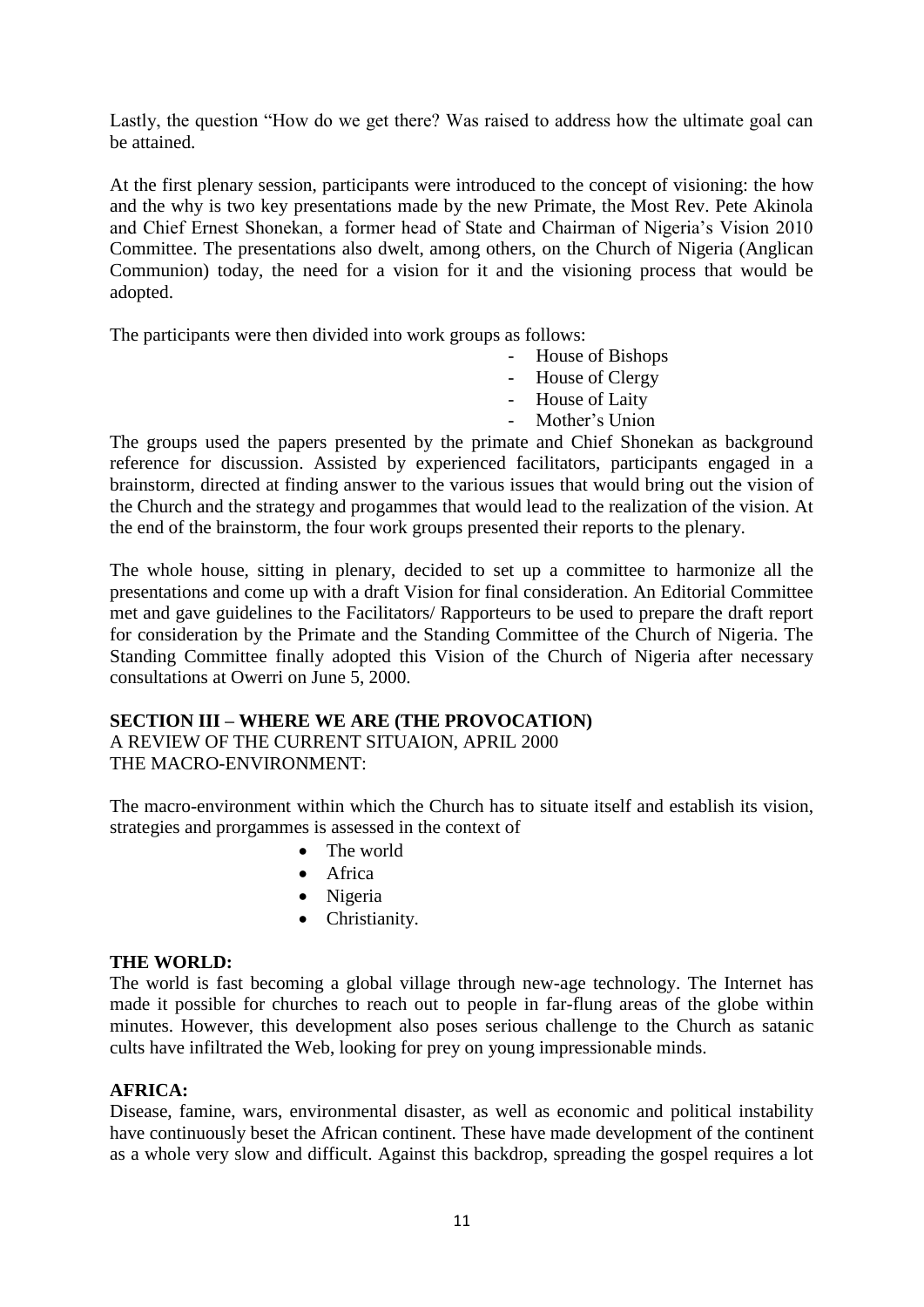of time, manpower, financial resources and dedication, enough of which the Church of Nigeria does not seem to have at the moment.

## **NIGERIA:**

Nigeria is currently undergoing ethnic strife (which has hitherto been held in check by military governments), economic hardship which may lead people to seek non-biblical solutions to their problems, as well as religious conflict occasioned by the introduction of Sharia (Islamic) Law in some Northern States. This portends serious threats to political/economic stability in the country.

## **CHRISTIANITY:**

A lot of Christian denominations and sects have sprung up in recent times. This has led to the proliferation of churches, both inside and outside Nigeria. The new generation churches have evolved aggressive programmes in the form of outreaches, evangelical missions, music and other weapons, mostly targeted at youths, the suburbs and the rural areas, some of which had not heard the gospel of salvation, Economic hardship and "quest for quick solution and drama" have compelled many to seek succour in some of these Churches or religious gatherings. The Anglican Church has to respond to these challenges in its determination to grow and win more souls to Christ.

## **EVANGELISM:**

The Church made reasonable success in the decade of evangelism. It however failed to consolidate the gains. An introspective examination of the Church reveals the following prevailing situation:

- $\triangle$  Insecurity of evangelists, especially in the northern parts of the country.
- $\triangle$  Prohibition of open air crusades which hampers evangelism work.
- Lack of prayer and other Christian books in local languages.
- $\triangle$  High level of illiteracy, which inhibits learning through reading.
- $\triangle$  The revision of Liturgy, which is affecting the translation, programme.
- Not enough crusade and planting of churches in new areas.
- Churches are located far apart, thereby discouraging attendance.
- Lack of manpower.
- $\div$  Inadequate funding.
- Inadequate understanding of other religions.
- $\triangleleft$  Insufficient distribution of tracts.
- Lack of in-depth knowledge and teaching of the scripture.
- Lack of effective follow-up after crusades.

### **ANGLICAN SPIRITUALITY**

The commitment to Christ and obedience to the Biblical injunctions is weak. The Anglican Communion is weak in the Word of God, and more enthusiastic at prayer meetings but not so at Bible studies. The Church is not satisfied with the level of training of some of its priests and their wives, and they are not adequately committed and equipped to train the laity.

### **UNITY:**

There is lack of true unity in Nigeria as a country. The Church also lacks unity in them and indeed amongst its members and the larger Christian community. There is also inadequate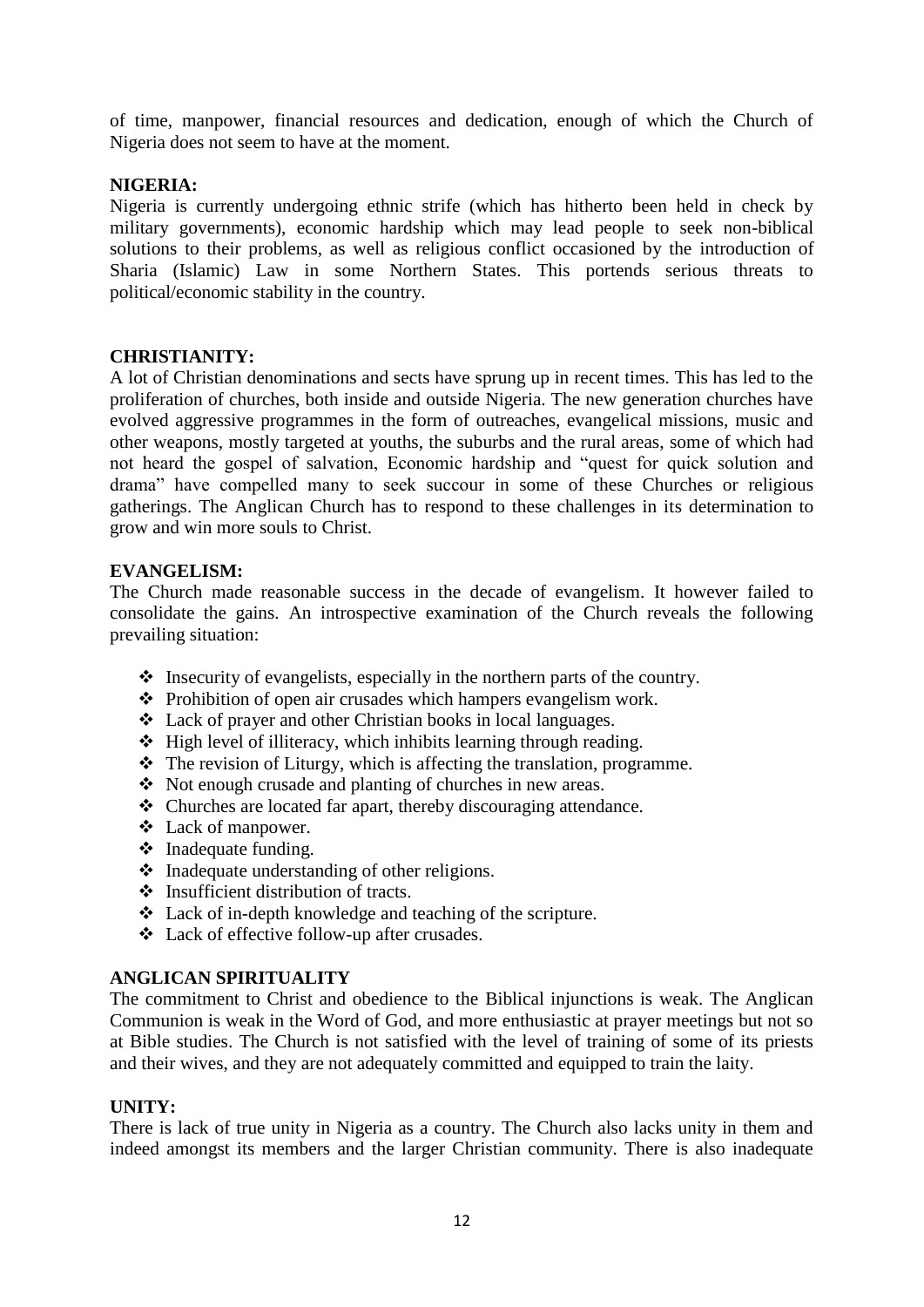communication and dialogue to resolve issues amongst the various hierarchies of the Church, the Christian community and members of other faiths.

# **A CARING CHURCH:**

There is not sufficient care and sharing within and outside the Church. Many Muslims who are converted to Christianity face:

- Tribulations and threat of death
- Withdrawal of support by family members
- ❖ Social ostracisation
- The Church of Nigeria has no programme for dealing with these problems.

# **RELATIONSHIP WITH OTHER CHURCHES AND FAITHS:**

The Anglican Communion is not playing its rightful roles in relation to CCN, CAN, WCC or other Churches and organizations in Nigeria, Africa and indeed, the rest of the world. There is:

- A nonchalant attitude in our relations to interdenominational bodies.
- $\triangle$  Ineffective central organization to mobilize/oraganise/promote active participation in interdenominational activities.
- $\triangle$  Lack of progress in the execution of the ecumenical centre
- Ineffective leadership of CAN, CCN and some other interdenominational organizations.

### **POLITICS:**

The Church has been complacent and often silent on socio-political matters of the nation and does not take firm and informed stand on these matters. There is evidence of tribalism, nepotism and favouritism in the Church as prevalent in the secular society.

# **CHURCH MANAGEMENT AND ADMINISTRATION:**

There are disputes and controversies, which hamper the administrative work of the Church. The Churches" bureaucratic stratification from Parish to Diocese sometimes affects the contributions and effective running of the Church. The decisions of the Church are often not effectively implemented.

# **SECTION IV – WHERE WE WANT TO BE, THE VISION, GOALS AND ASPIRATIONS OF THE CHURCH:**

The Church has complete faith in the Almighty God and will go to where He leads. The Church will, during the vision period, strive to achieve numerical and spiritual growth and show greater care and love for the flock. The Church will strive to be more efficient and effective in the management of its resources, create a sound financial base for itself and be more tolerant in intra and inter-religious affairs.

### **The Anglican Church shall be:**

- $\Rightarrow$  Spiritual
- $\Rightarrow$  Dynamic
- $\Rightarrow$  Responsible
- $\Rightarrow$  United
- $\rightarrow$  Viable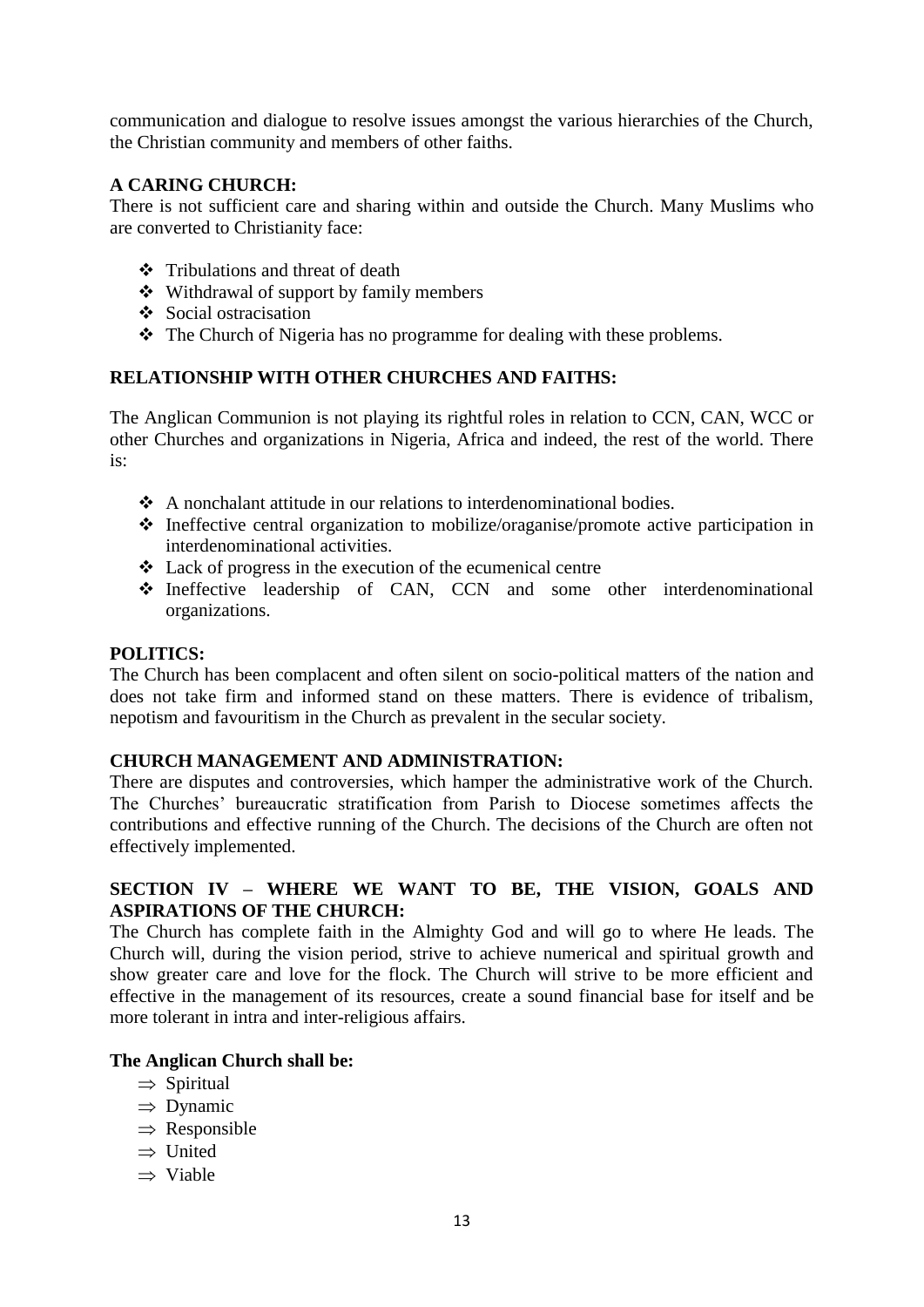- $\Rightarrow$  Living
- $\Rightarrow$  Caring
- $\Rightarrow$  Loving
- $\Rightarrow$  Relevant
- $\Rightarrow$  Godly
- $\Rightarrow$  Christ-like
- $\rightarrow$  Reformed
- $\Rightarrow$  Charismatic
- $\Rightarrow$  Well ordered
- $\Rightarrow$  Evangelical
- $\Rightarrow$  Enterprising
- $\Rightarrow$  Disciplined
- $\Rightarrow$  Knowledgeable
- $\Rightarrow$  Bible based
- $\Rightarrow$  Growing
- $\Rightarrow$  Faithful
- $\Rightarrow$  Self-supporting.

The following encapsulates the Vision of the Anglican Church

# **VISION STATEMENT DURING THE VISION PERIOD:**

"The church of Nigeria (Anglican Communion) shall be spiritually dynamic, united, disciplined, self-supporting, committed to pragmatic evangelism, education, health care and shall exemplify true love to all".

# **ELEMENTS OF THE VISION**

The vision lays stress on spirituality, unity, evangelism, care, love and laying the foundation for enduring growth. Some of these key elements are highlighted below:

# **EVANGELISM:**

Evangelism is the transfer of the knowledge of our Lord Jesus Christ and His goodness from one believer to another. This transfer takes place through preaching, Bible study, good neighbourliness, etc. Our Lord Jesus commanded us to "Go ye into all nations and make disciples of all men". Whosever believes is saved. Evangelism is a key obligation of the Church and, indeed, all believers.

# **SPIRITUALITY:**

This relates to our level of awareness of God"s sovereignty. One"s level of God consciousness underscores one"s attitude and relationship with God and man. All Christians must be devoted and must consistently seek the truth through prayer, meditation, continuous Bible study and devotion.

# **UNITY:**

Unity is strength. When we are united like a broom, it is hard to break us. Unity can be cultured through love, dialogue, effective communication and respect for the views of others. The unity of the Church can translate to the unity of the nation.

# **CARING:**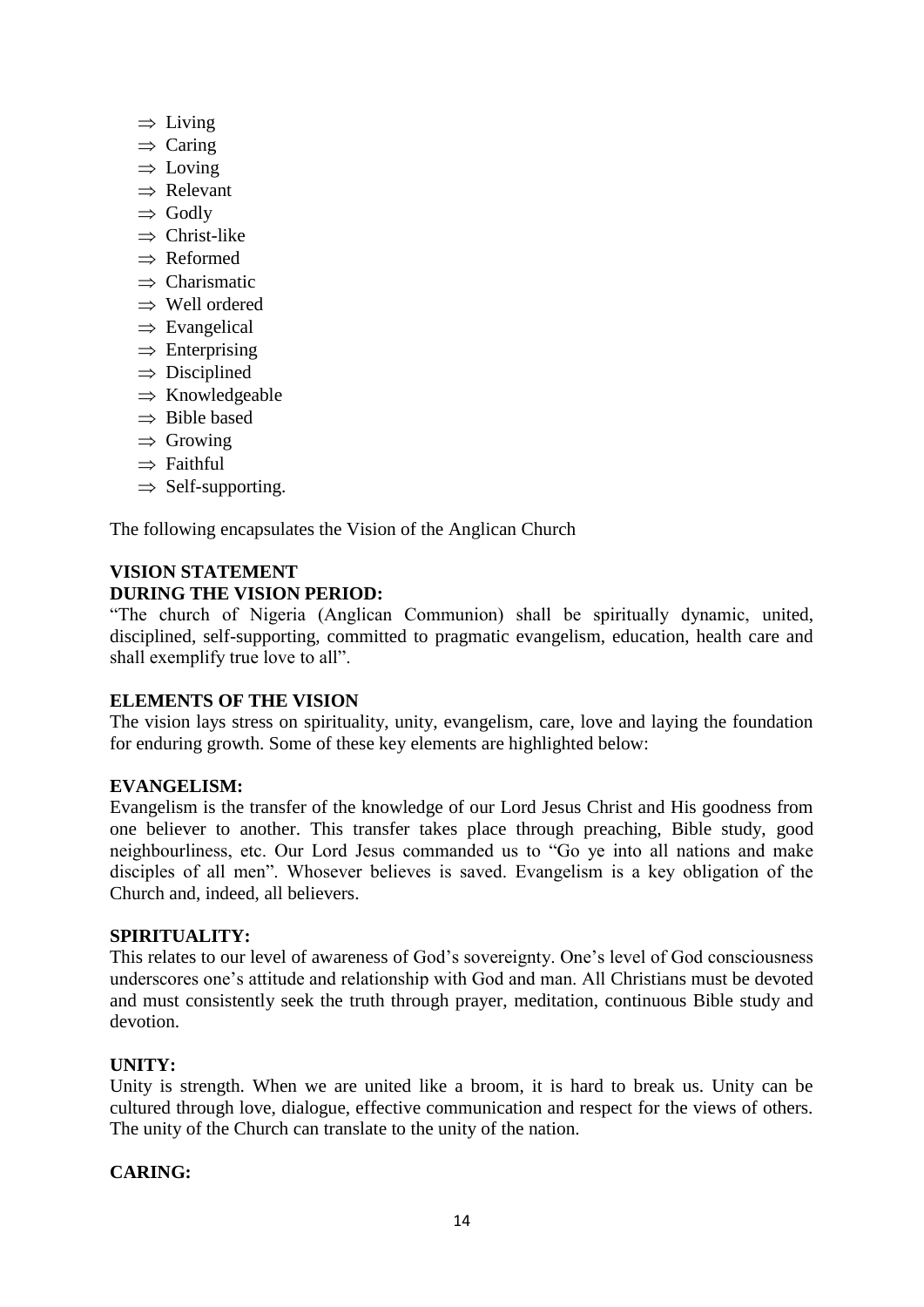The Anglican Communion is fundamentally a caring Church. When a neighbour is ill, we should care for him. When she is hungry, we should feed her. We should share food and other materials with those in need so that, like the widow of Nain, the Lord can replenish our resources. The Anglican Communion must commit itself to caring for one another within the Church as well as others in Nigeria and the world at large.

## **RELATIONSHIPS WITH OTHER FAITHS:**

The Anglican Church is a welcoming Church. Ours is a democratic as well as a dynamic organization. We preach Christ risen and ascended. We allow His love in us to flow and reach out to our brethren who may ultimately become co-adherents. The members of the Anglican Church are committed to establishing mutual co-operation with members of other faiths and religions. In this way, we can achieve the goal of winning more people to Christ and evolving a society that is just, caring, equitable, and one in which all can live in peace and true love.

### **ELABORATION OF THE VISION IN KEY AREAS: EVANGELISM:**

The Church will seek to achieve improvement of its communication channels, enthrone detribalized thinking and actions by members and show genuine love for one another. Members must share the Church"s vision with its leadership and strive to remove politics from church affairs.

The Church will also embark on a more vigorous translation of the prayer and other Christian books into local languages and have more literacy classes to produce members who will benefit from the translations.

All adult members of the Church shall be required to take part in active evangelism and engage in more frequent outreaches, crusades and revivals, which will be closely monitored and supervised by the Church. The Church shall increase/restructure its schools, hospitals and vocational centers to promote evangelism. It shall aim to plant churches in locations – following the population as it moves and not waiting until permanent structures are established. The Church shall encourage active daily prayers and Bible reading in each home led by the head of the family. The Church shall:

Set up a theological/spirituality committee to work out general guidelines for teaching on these areas where the church is lacking (Bible study, praying, fasting, and tithing).

Ensure that every Diocese, Parish implements and effectively monitors the national programme.

Identify, recruit, train and send out full time itinerant evangelists into every Parish and every Diocese. They must have goal of how many churches they have to plant in a given period.

African Dioceses need the help of the Church of Nigeria. It is our responsibility to look after them in every possible way we can. It is pertinent to observe that the way and manner some of our leaders go about, begging for foreign aid, is disgraceful. The method used in collecting some of the money to help the "poor in badly impoverished Africa Churches" is ungodly. Therefore, the Church of Nigeria will work out a programme for self-reliance.

# **UNITY:**

To attain the goal of unity there has to be improvement in communication among members, detribalized thinking and taking actions that are purely objective and in the interest of the church.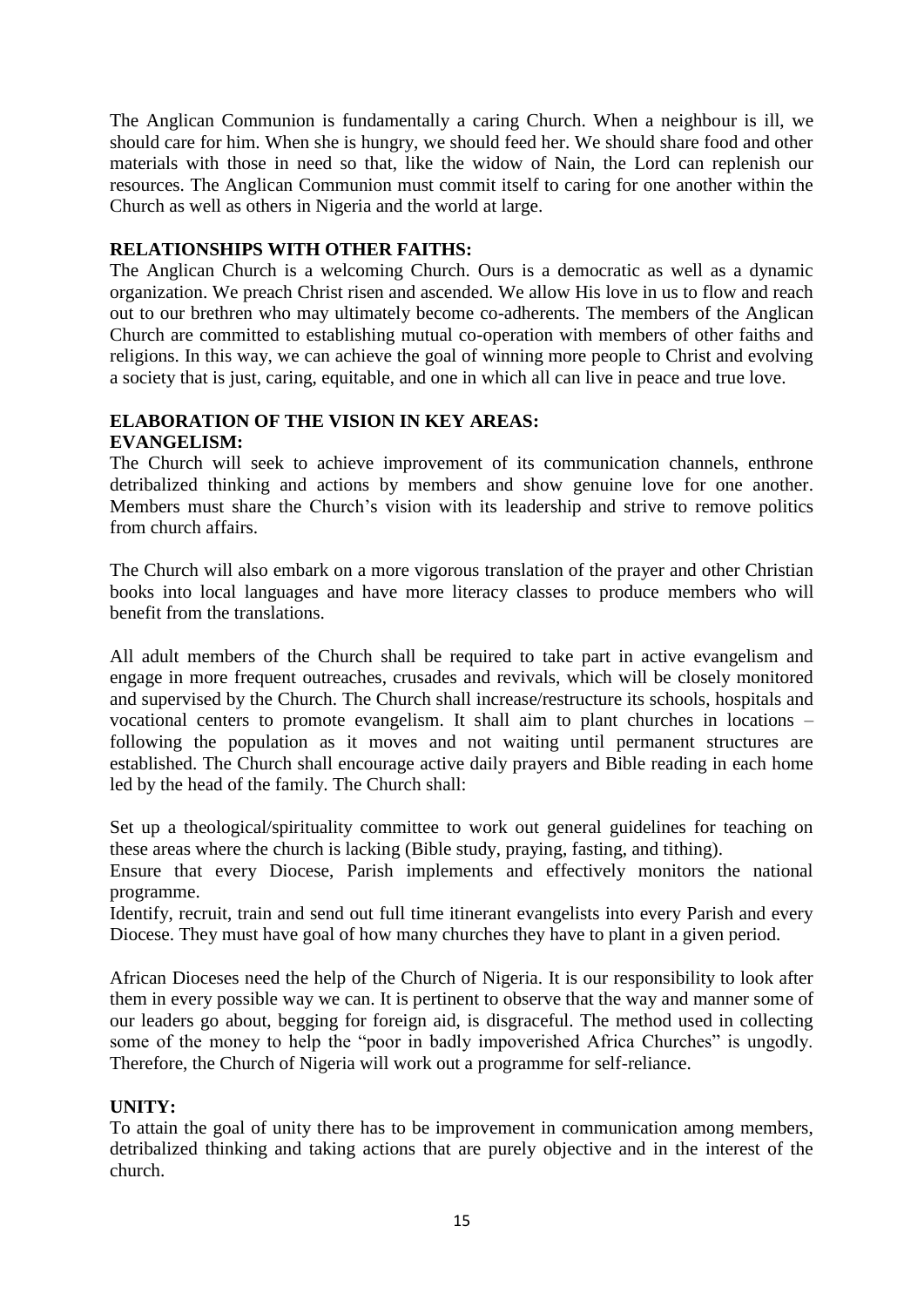- $\Rightarrow$  Genuine love for one another
- $\Rightarrow$  Removal of ungodly party politics from the Church, and
- $\Rightarrow$  Sharing of the Church's vision with the leadership.

## **SPIRITUALITY:**

The Communion shall grow in spirituality and in the knowledge of the Bible and Christian learning. The methodology of Bible studies would be improved, better qualified leaders, both spiritually and academically, would be made to lead Bible studies, employing Socratic system of study which is participatory. Bible study and prayer meetings will be merged to encourage greater participation and all members, not merely youths and women, shall participate in Bible study. All priests shall lead by be example, exhibiting, indeed, exuding apparent Christlike qualities.

- $\checkmark$  Male members of the Church shall emulate the women who serve through various organizations.
- $\checkmark$  Sermons shall be more vibrant and moving to sustain the interest of members.
- $\checkmark$  Priests and their wives as well as the laity shall be better trained.

# **A CARING CHURCH:**

- The Church (ANGLICAN COMMUNION) shall:
- $\checkmark$  Demand of every child of God a caring attitude
- $\checkmark$  Support and care for those who face tribulation as a result of being Converted to Christianity.
- $\checkmark$  Develop a nation-wide programme within the Church to provide support and care for those who deserve it.
- $\checkmark$  Provide caring and neighbourly fellowship and financial support, especially for poor converts.
- $\checkmark$  Tackle the issue of abandonment by friends and family, and undertake to provide decent burial for those having no persons to bury them The Church shall provide legal support to enforce constitutional right to freedom of worship and adequately publicise and educate Nigerians on the difficulties faced by converts in the northern parts of the country. The CNMS shall be restructured and provided with legal and social units to enhance its work. The Church shall evolve a sound and workable policy on a holistic proclamation of the gospel that provides for the care of the widoms, widowers, the homeless, the jobless, the deprived, and the prisoner. The Church shall also look after African Dioceses in every possible way, as its means shall dictate.

# **RELATIONSHIP WITH OTHER FAITHS:**

The Anglican Communion shall:

- Claim its rights and be recognized in the community of churches and other faiths.
- Properly organize and fund a central organization with a full time General Secretary to enhance and promote interaction with other churches and organisations.
- Call for progress report (including statement of account) in respect of the building of the Ecumenical Centre.
- Support the aspirations of Anglicans to ascend to leadership positions of church organizations in Nigeria, West Africa, Africa and indeed the world.
- Take appropriate steps to see to it that the CCN is reorganised.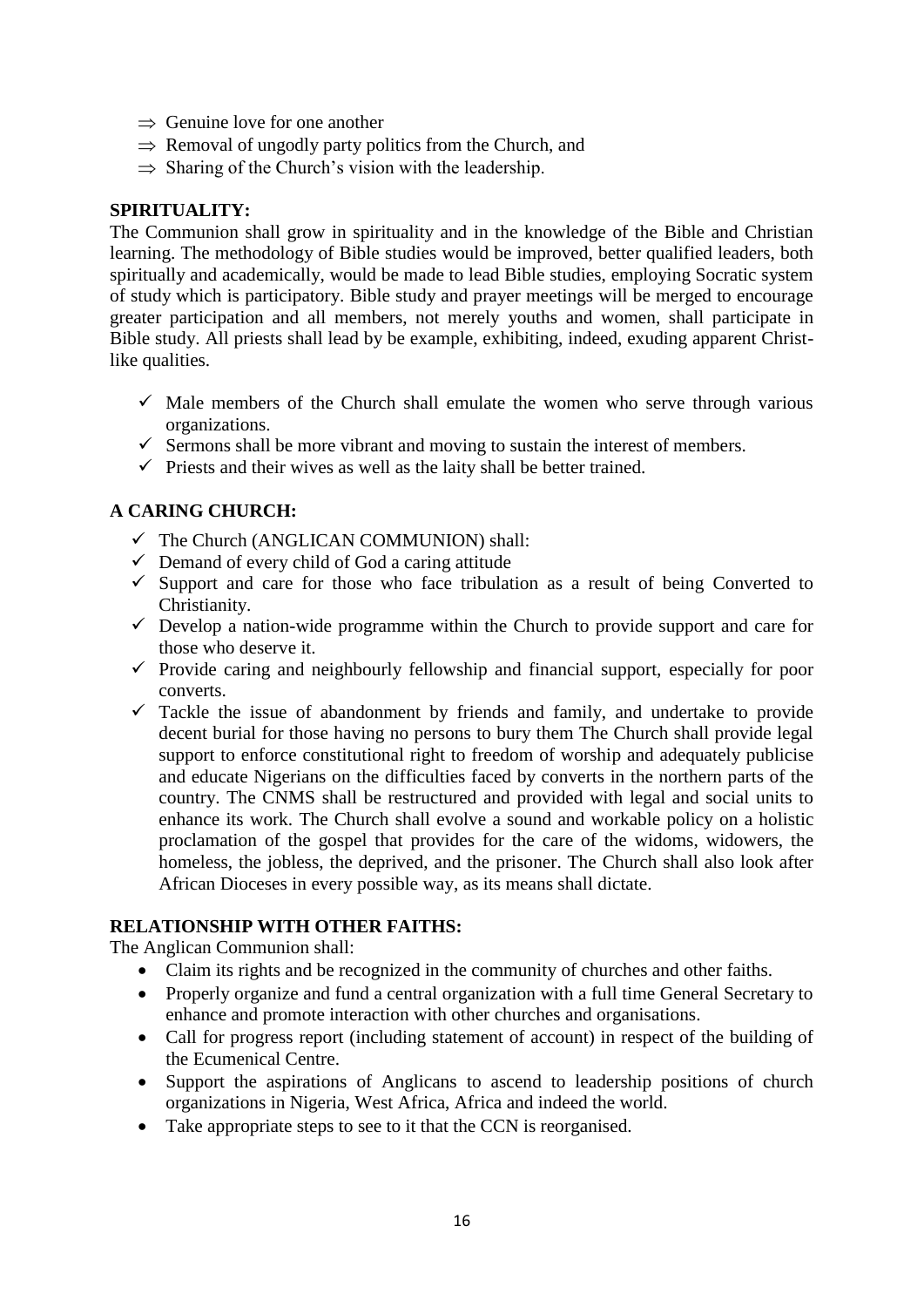## **HEALTH CARE:**

The Anglican Communion will not only carry education to the people but will also bring health care to them to win new converts and check migration of members of the Anglican Church to other Churches and faiths.

The Church shall be involved in health care delivery through ownership of health clinics, hospitals, etc to improve the health of its members and non-members, bring more converts to the fold and check migration of members to other Churches or faiths.

- $\overline{\text{#}}$  Each district/Diocese will begin to operate at least one health institute within twelve months of the acceptance of this report.
- $\overline{\text{ }+ \text{ } }$  Within five years each province must maintained a hospital with at least thirty-bed space.

## **EDUCATION:**

The Church is committed to the setting up of more secondary schools and the conversion of some institutions into full-fledged universities. Theological institutions will continue to be upgraded to universities or degree-awarding institutions.

- $\overline{\text{L}}$  Where possible there will be no Diocese without at least five primary and one secondary school.
- $\overline{\phantom{a}}$  There will be no Diocese where illiterate members exist. All members of any Diocese will be able to read in at least, one language.
- $\overline{\phantom{a}}$  Each Province will establish quality vocational secondary institutions including teaching training institutions where the workers will be well remunerated.

In summary and in line with the challenge of the Vision, the Church commits itself to the reduction or elimination of the myriad of problems now facing it. In this regard:

- 1. The leadership of the Church will move closer to God, leading the people, even closer to God, where the people pray, have Bible study Sessions, have retreats, vigils and witnessing as very well organized regular activities in the church.
- 2. The Church must be seen by the congregations as relevant because it cares and shares.
- 3. The Church leadership must be experienced and attested to by the congregation, as sensitive to its spiritual and material needs.
- 4. There will exist open dialogue on all vexatious questions and regular open reexamination of the ways and means whereby major decisions concerning the Church are made. This will be structured into the work of all Bishops.
- 5. The Church leadership must be avid students of the Bible, the social-economic situation of Nigeria and the world. The Church must be melting pot of all Nigerians with clearly spelt out policy and practice that make all decisions in the church devoid of ethnic overtones.
- 6. For the purpose of mission and evangelism, translation may be effected after a period of ten years. Translation only to greener pastures will not be encouraged. It need be a matter of consent than compulsion.
- 7. Churches will have well-established institutions that improve their funding.
- 8. Churches will have centers and neighbourhood cells where church activities such as Bible reading, prayer groups and other activities relevant to problems of everyday living are examined by parishioners.
- 9. Where possible there will be no Diocese without, at least, five primary schools and one secondary school.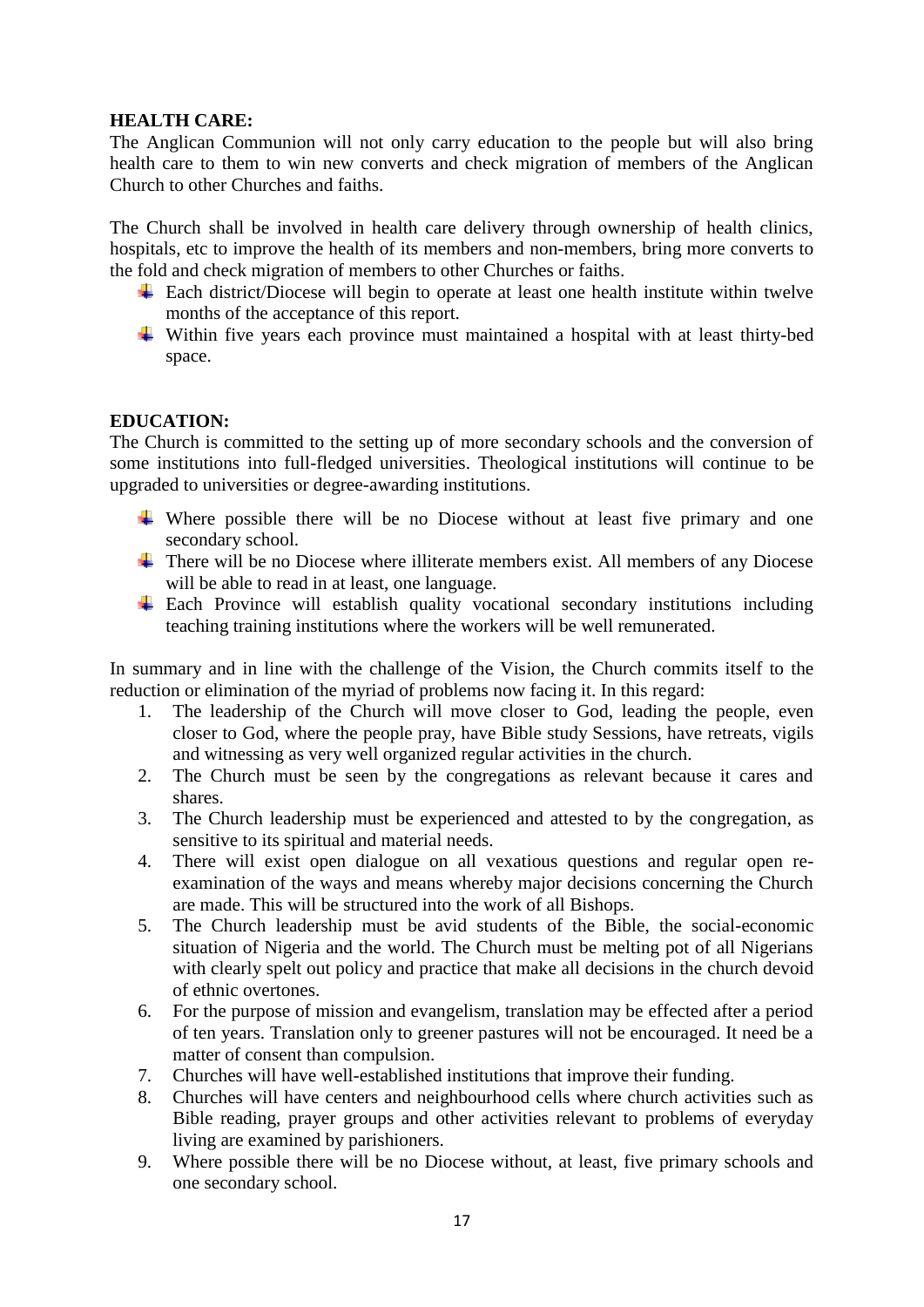- 10. There will be no Diocese where illiterate members exist. All members of any Diocese must be able to read at least one language.
- 11. The Church will establish small cottage industries specifically to fund the aged, the sick and where the unemployed is encouraged to work and earn a livelihood.
- 12. Each province would have established quality vocational secondary institutions and teacher training institutions as relevant to their selected areas. Teachers in such institutions shall be well remunerated.
- 13. The Church will maintain interest yielding accounts outside the country managed by experts.
- 14. All clergy will be well remunerated and regularly paid.
- 15. Each District/Diocese will begin to operate, at least, one health institution within twelve months of the acceptance of this report.
- 16. Within five years, each province must maintain a hospital with at least thirty-bed space.
- 17. Prison, women and youth ministries shall be established or resuscitated in each church.
- 18. Lay schools of theology and viable colleges shall be established for the training of the laity.

## **SECTION V**

## **HOW TO GET THERE:**

The Vision, goals and aspirations of the Church can only be achieved through total commitment and dedication. The Church shall be open to new ideas and learning from others without losing its identity and its root in evangelical Biblicity. The Church will achieve its goal by:

- *♦* Recognizing and applying ministry gifts e.g. prayer, fasting, deliverance, healing, witnessing, etc.
- *♦* Employing and empowering evangelists, being a mission-oriented church, which encouraged instruments of mission such as CCN, Bible Society, Women"s Ministries, Youth Ministries, etc.
- *♦* Establishing Prayer Ministry Groups in the church and emphasizing training in the ministry of prayer and spirituality e.g. each Diocese having a Spirituality/Prayer ministry team, publishing prayer bulletins and having Night Vigils.
- *♦* Reorientation in the method and content of ministerial training programme.
- *♦* Recognize the people"s gifts, talents and training and put them to effective use for the gospel through the church e.g. finance Management, Personnel Management, ministry Gifts Medical Education, etc.
- *♦* The Church shall have its own projects and fund generating programmes towards selfreliance and to generate funds for missions and ministry. Here the gifts of the laity shall be emphasized. The church shall encourage family ministry/care groups and give great emphasis to youth and women ministries.

### **TRANSFORMATION**

There will be transformation of structures with a view to encouraging emphasis on mission and ministry. The Church will update itself modern technology and install computers in all Church Headquarters with Internet linked with Primate/Church of Nigeria Office. The Clergy and the Bishops will be trained to operate the system. A world-wide web will be installed and both the laity and clergy will be encouraged to contribute to it. The co-ordination will be at the three Princial Headquarters. There will be emphasis on grassroots evangelization.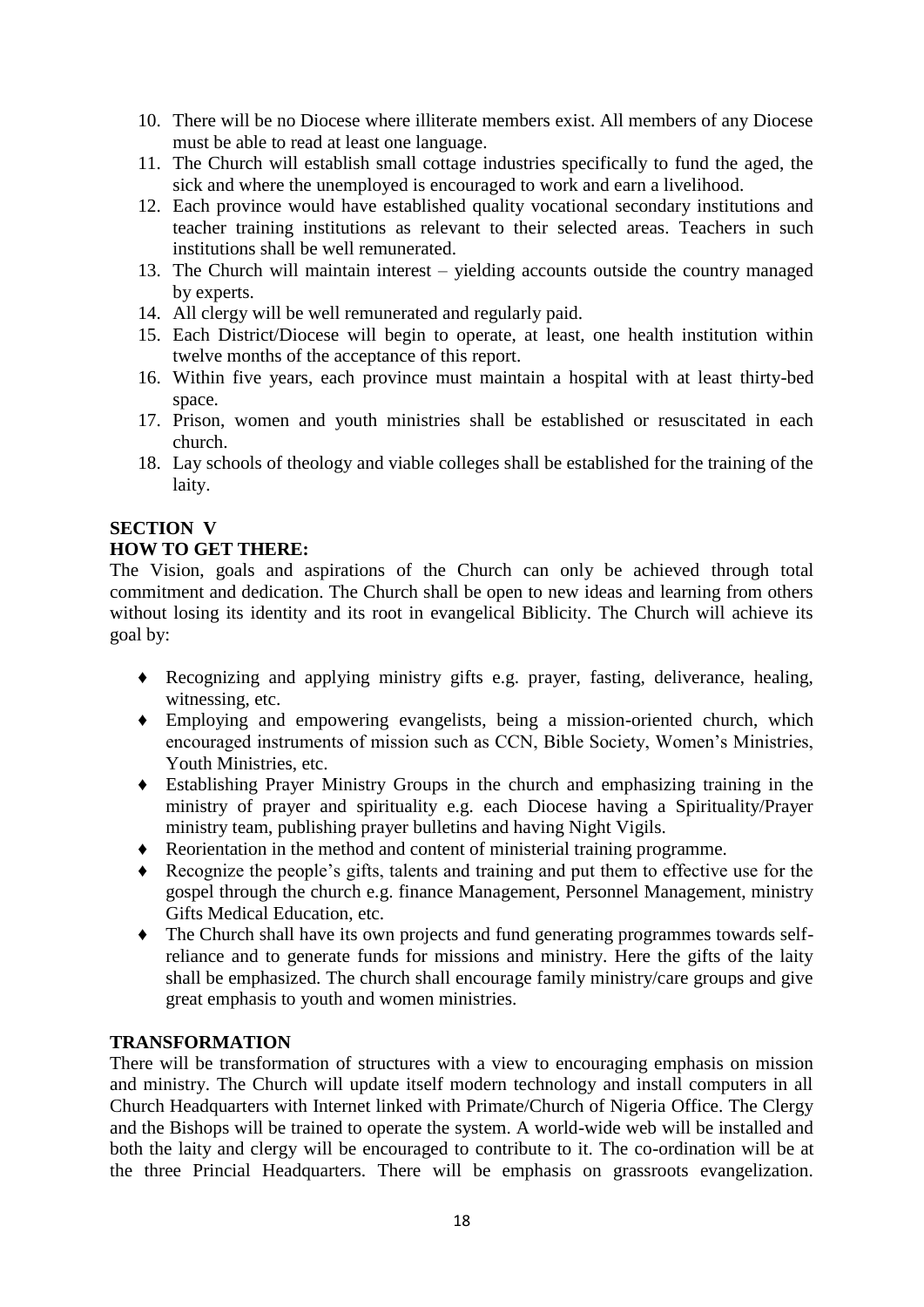Teaching and disciplining of members, social involvement and organization of seminars for the leadership of the church, especially on social issues. The church shall build bridges by having dialogue with other faith leaders (Moslem) on burning issues.

# **SECTION VI: PROGRAMME OF ACTION: THE CHURCH OF NIGERIA SHALL:**

- *♦* Identify, recruit, and send out full time itinerant evangelists into every parish in every Diocese. They must have goals of the number of churches they have to plant within a given period.
- *♦* The evangelists shall be well remunerated.
- *♦* Build and properly manage an Anglican Retreat Centre of 100 bedroom in Abuja, Badagry and Onitsha.
- *♦* Build, furnish and fully equip a functional Secretariat in Abuja for efficient administration of the affairs of the Church.
- *♦* Build a 30-room Church Guest House in Abuja (land is already available for the purpose).
- *♦* Build lock-up shops in prime areas as a means to raise funds. Ensure that the CSS Bookshop and the Bookshop House are profitably run and that they pay dividend regularly to the Church.
- *♦* Loot out for viable investment portfolio in the U.K. and put in about one million pounds by 2002. This will pay for the entire cost of Lambeth 2008, and subsequent overseas conference and other international financial obligations.

# **FINANCING THE ACTIVITIES/PROGRAMMES OF THE CHURCH**

The way and manner some leaders of the Church go a begging for foreign aids is disgraceful. The method used in collecting some of the money to help the "poor badly impoverished African Churches" is ungodly. The Church of Nigeria (Anglican Communion) must work out a programme of self-reliance. Aid programme must be co-ordinated.

The Church shall therefore raise a minimum of 3,000 committed Eminent Anglicans into a Resource Group, to lift up the burden of fund raising from the Bishops. The Resource Group is to be authonomous but responsible to the Primate/Standing Committee.

In addition to the income generating activities and the other sources specified above, the Church expects more tithing from members whether rich or poor. It is a scriptural injunction (Malachi 3:10). Nothing is too great and nothing is too small.

# **SECTION VII: INSTITUTIONAL REQUIREMENTS FOR IMPLEMENTING THE VISION AND THE TERMS OF REFERENCE FOR COMMITTEES:**

The following Committees are to be established to enhance the implementation of its Vision

- 1. Peace and Justice Committee
- 2. Committee on Youth Ministry
- 3. Finance/Investment Committee
- 4. Theological and Doctrinal Committee
- 5. Committee on Ecumenical Relations
- 6. Mission and Evangelism, Monitoring and Statistics Committee
- 7. Committee of Reference
- 8. Liturgical, Prayer and Spirituality Committee
- 9. Social Welfare Committee
- 10. Committee on Women"s Work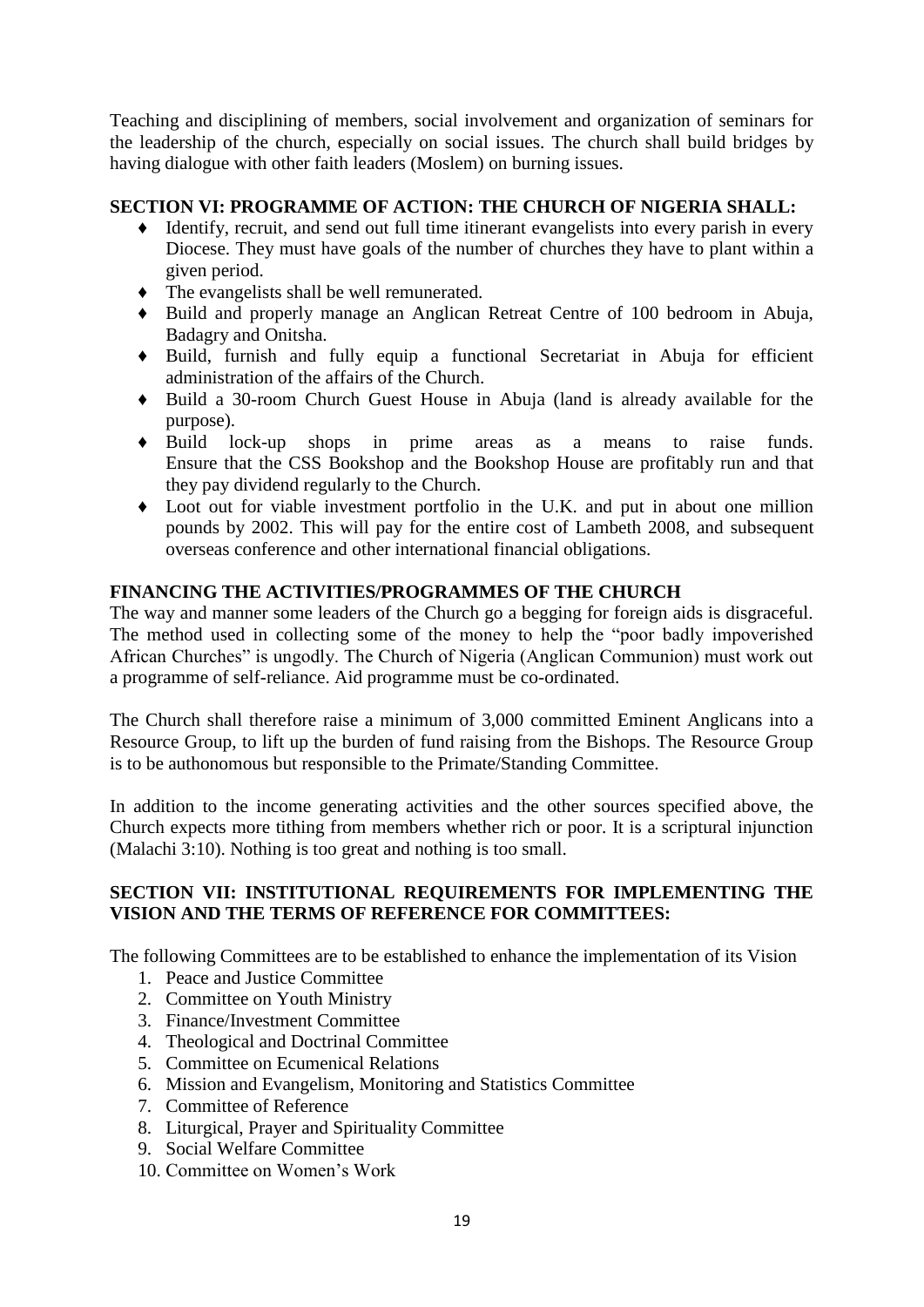## 11. Vision Implementation and Monitoring Committee

In addition to the above, a Communication Office shall be appointed to strengthen communication and publicity within and outside the Church. The officer shall promote and ensure adequate communication/publicity of the activities of the Church of Nigeria in the print and electronic (including e-mail Internet) media.

Some of the committees shall be transformed to departments, while more institutions may be established as circumstance demand.

## **RETIREMENT S OF BISHOPS AND NEW ELECTIONS:**

The following Bishops retired within the period in review: The Rt. Rev. A.O. Awosan of Oke-Osun – November, 1999. The Rt. Rev. S.O Elenwo – Niger Delta North – December, 1999 The Rt. Rev. G.I. Olajide – Ibadan – March, 2000 The Most Rev. Dr. J.A. Onyemelukwe – Niger, Archbishop Province II and Dean of the Province – May 2000. The Rt. Rev. Dr. R.N.C Nwosu – Asaba – October, 2000. The Rt. Rev. E.B. Gbonigi – Akure – January, 2001.

Apart from the Diocese of Asaba and Akure new Bishops have been elected for these vacant Sees, consecrated and enthroned.

A new Archbishop has also been elected for Province II. He is His Grace the Most Rev. Maxwell S.C. Anikwenwa the Bishop of Awka. He is also the Dean of the Province of the Church of Nigeria.

We thank God for the work and ministry of these retired Bishops and pray that God will grant them more years of happy and peaceful life in their retirement.

For the new Bishops we ask for the indwelling and enablement of the Holy Spirit as they face the divine task of leading and shepherding the flock of Christ.

### **DIOCESE OF BENIN**

We are all aware that the Rt. Rev. Peter Onekpe who was elected and consecrated as the Bishop of Benin in 1996 was rejected by the people of Benin who were insisting that their own son should be elected as the Bishop.

The case had since been in court and the Church of Nigeria had been exploring all avenues through dialogue and negotiations to restore peace in the Diocese.

We thank the new Primate His Grace the Most Rev. Dr. Peter J. Akinola for all the efforts made and for the trips to Benin. He has made more than ten trips to Benin and during one of such trips he ran into the armed robbers. We thank God for his safety. We also thank God that his trips yielded some fruit.

The people of Benin finally agreed that the Rt. Rev. P.O Onekpe should be enthroned in Benin and then translated to another Diocese.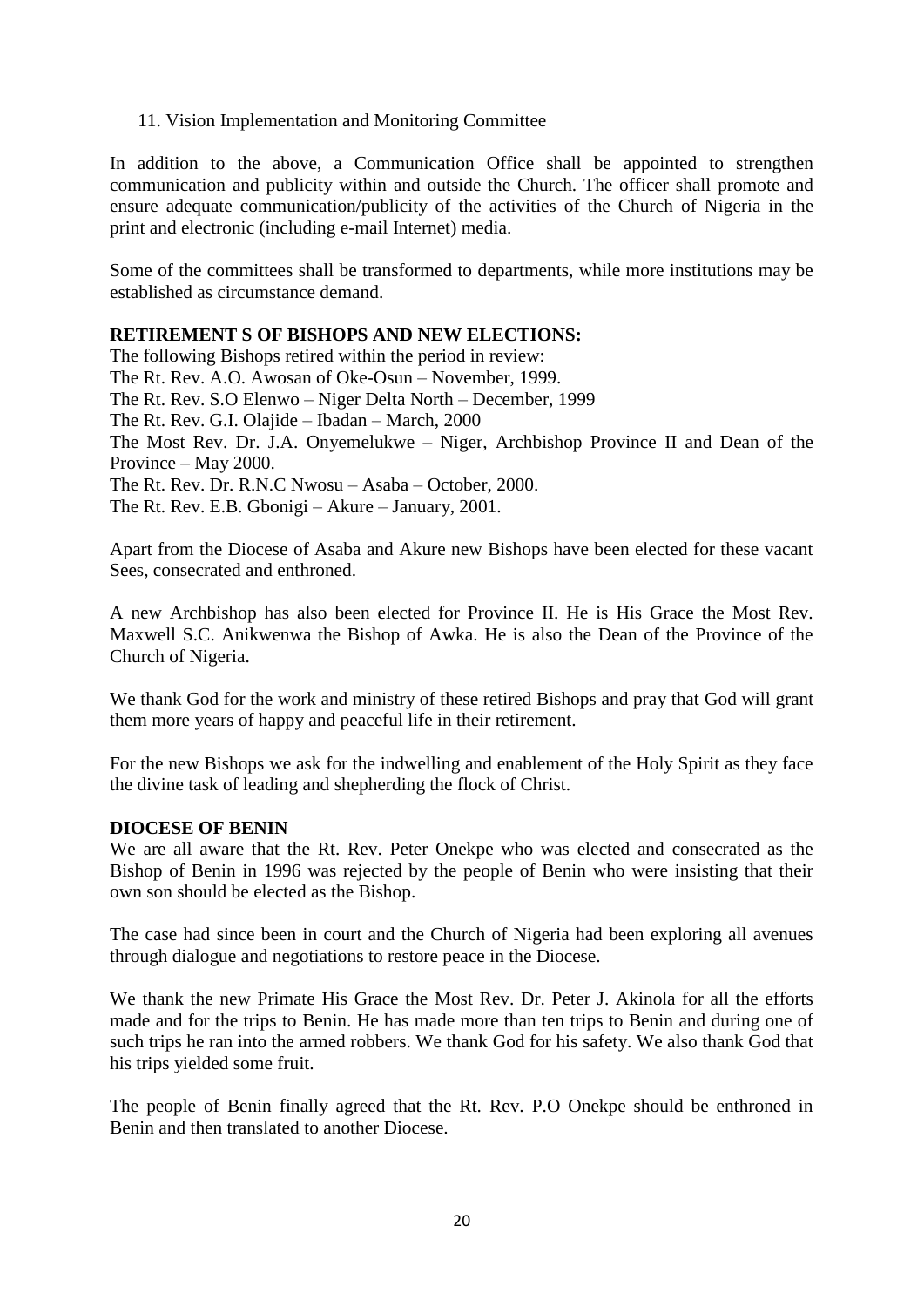On Thursday  $3<sup>rd</sup>$  August, 2000 he was enthroned as the Bishop of Benin at St. Mathew's Cathedral Benin city.

# **SOME HIGHLIGHTS IN THE DIOCESAN DEVELOPMENT**

The year 2000 has been a very remarkable year in our Diocese as far as progress of work is concerned both on Diocesan level and on Church, parish and Archdeaconry levels.

I know that these reports will come from their appropriate quarters, but I want to place on record these achievements.

- (i) The Bishopscourt has been roofed and we hope that the completion will not be fare from now.
- (ii) St. Thomas" Aku has been roofed and we are here today in the Church Arrangements will be made for its foundation stone to raise money to continue with the work.
- (iii) St. Andrew"s church, Ibagwa has been roofed and the same thing applies to it i.e. planning for foundation stone laying.
- (iv) St. Luke"s Church, Nsukka has completed the steel work and I hope that very soon it will be roofed.
- (v) Already we have mentioned the completion of a modern parsonage at Amachalla.
- (vi) The EFAC of the Diocese is gradually but steadily moving towards the completion of their EFAC Hall and a Guest House. The two buildings have been roofed and plastered.

I know that there are other building projects like – Youth Hall at St. Paul"s, the Parsonage at both St. Paul"s Cathedral, Nsukka and St. Luke"s Amufie, but I just mentioned the ones where the progress of work was remarkable.

I also hope that St. Mary"s Opi will take a cue from the above Parishes that have roofed their Churches and do something. I have no doubt that their collective effort will go a long way in changing the doldrums in that Church.

(vii) **The Knights of St. Paul:** We thank God for the commitment of the Knights of this Diocese under the able and purposeful leader of their President Sir Dr. Emenike A. Onwura. Apart from featuring in every activity of the Diocese, they have organized an evangelistic outreach to Idoha and other places. They donated the sum of N200,000.00 (Two Hundred Thousand Naira) only to Amube for their Church building and they have also roofed the Church at Idoha. Our prayer is that God will bless them as they continue to do exploits for Christ.

I am aware that not all the knights are responding or taking part in the activities of the Knights in the Diocese.

Many do not attend meeting or even pay their annual dues. Such people should examine themselves and ask themselves whether they are for the progress of the Diocese or working against the Diocese. Know that whatever you sow is what you reap.

# **10TH ANNIVERSARY OF OUR DIOCESE**

In the next three years we shall be talking about the  $10<sup>th</sup>$  Anniversary Celebration of both our consecration and the inauguration of this Diocese. Ten (10) years is not ten days and therefore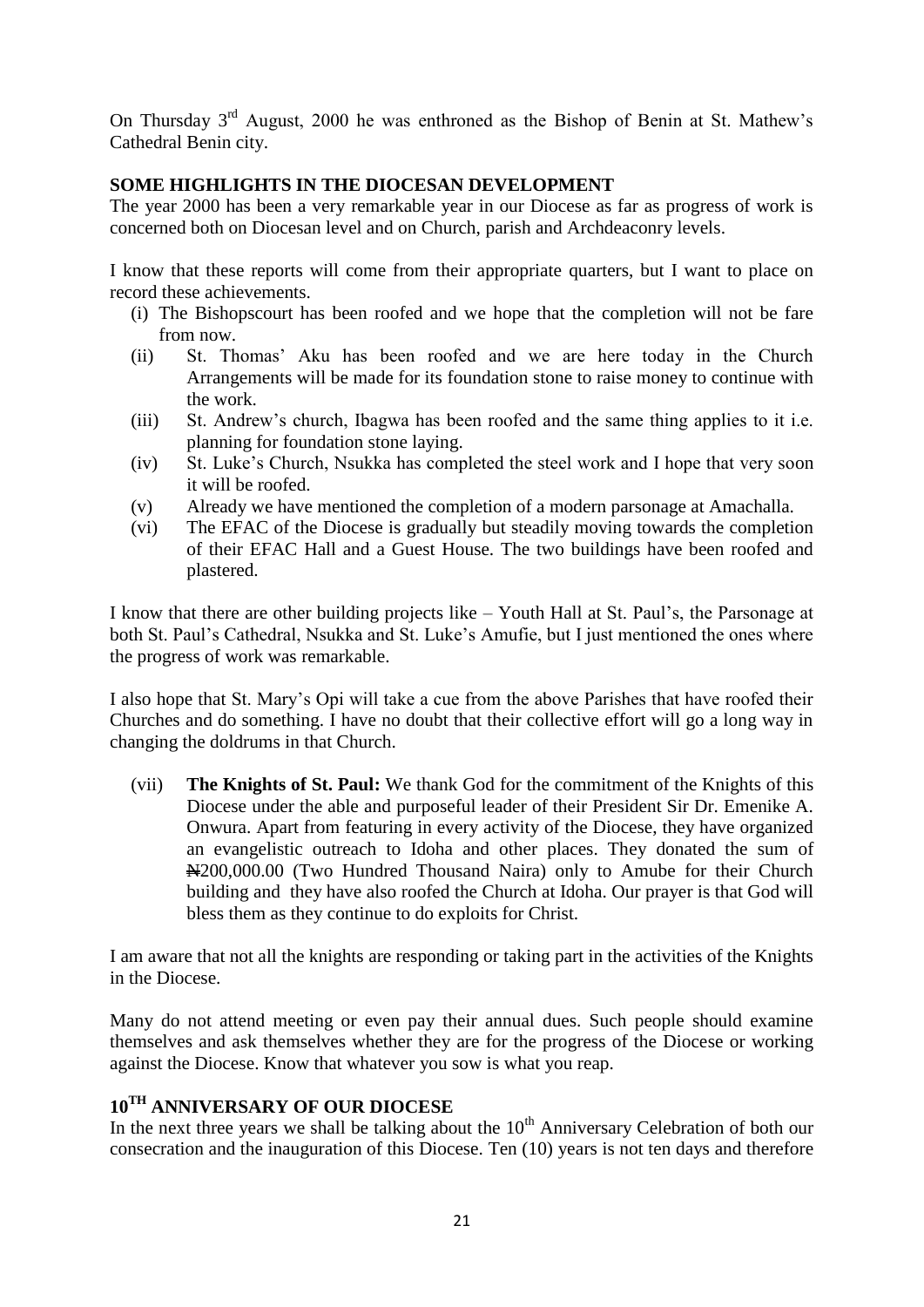we have to start in time to plan about it. The celebration will be done first on Archdeaconry levels and finally on Diocesan level.

I am saying this now because the celebration will not be just coming together, eating and dispersing. You have to know what you are celebrating in your Archdeaconry. What achievement did you record within this first ten years of our existence as a Diocese, in terms of infrastructure, church planting and any other development. Make sure you have something to celebrate.

## **THE STATE OF THE NATION:**

Last year our nation and the world community were excited and happy to see the return of democracy into our political system. The euphoria with which the event was ushered in was informed by the misrule of our military dictators for over 30 years of Nigerian independence. Everyone was convinced that our country was merely drifting along without vision, without planning, there was no sense of direction. The new leadership under General Obasanjo took off on a very bright note and as I said last year that was a move by someone who was determined to salvage a nation heading for destruction.

Unfortunately, what followed after raised some doubts as to whether the operators of the new democracy actually understood the role they were expected to play. Instead of acting as public servants they arrogated to themselves supreme powers and started sharing the national cake, as they deemed fit. Over 5. Million Naira was demanded for furnishing a senator"s house and when this way challenged the Executive and the Legislative arms of the government fall apart.

The house of Senate engaged in witch haunting and there was impeachment one after the other. Within one year we have had three Senate presidents. Apart from that the revelations in the House of Senate on inflated contracts and financial mismanagement show that we are still far from getting honest, trustworthy and patriotic citizens who will pilot the affairs of this nation.

The crusade against corruption being championed by the President if it will succeed must be carried out by those who are not corrupt in themselves. We have such people in the society but the way our elections are manipulated and votes bought do not give such people the opportunity to serve. They see politics in Nigeria as being dirty. It is our belief that the President will not relent in his effort to rid our nation of corruption especially at this time when Nigeria's rating in the community of nations shows her as the most corrupt nation in the world.

Apart from this the President has other problems staring him in the face. The introduction of Sharia in some states of the North which started with Zamfara and the Federal Government not taken a firm stand to denounce it and call the governor to order has made way for more states to follow suit. The Kaduna riot of March 2000 and the attendant destruction of lives and property was as a result of the Sharia problem. One wonders why those who took an oath of office with the constitution of the land will go against the same Constitution and be allowed to continue in office.

The earlier the Federal Government takes a firm stand on the Sharia problem the better for the nation.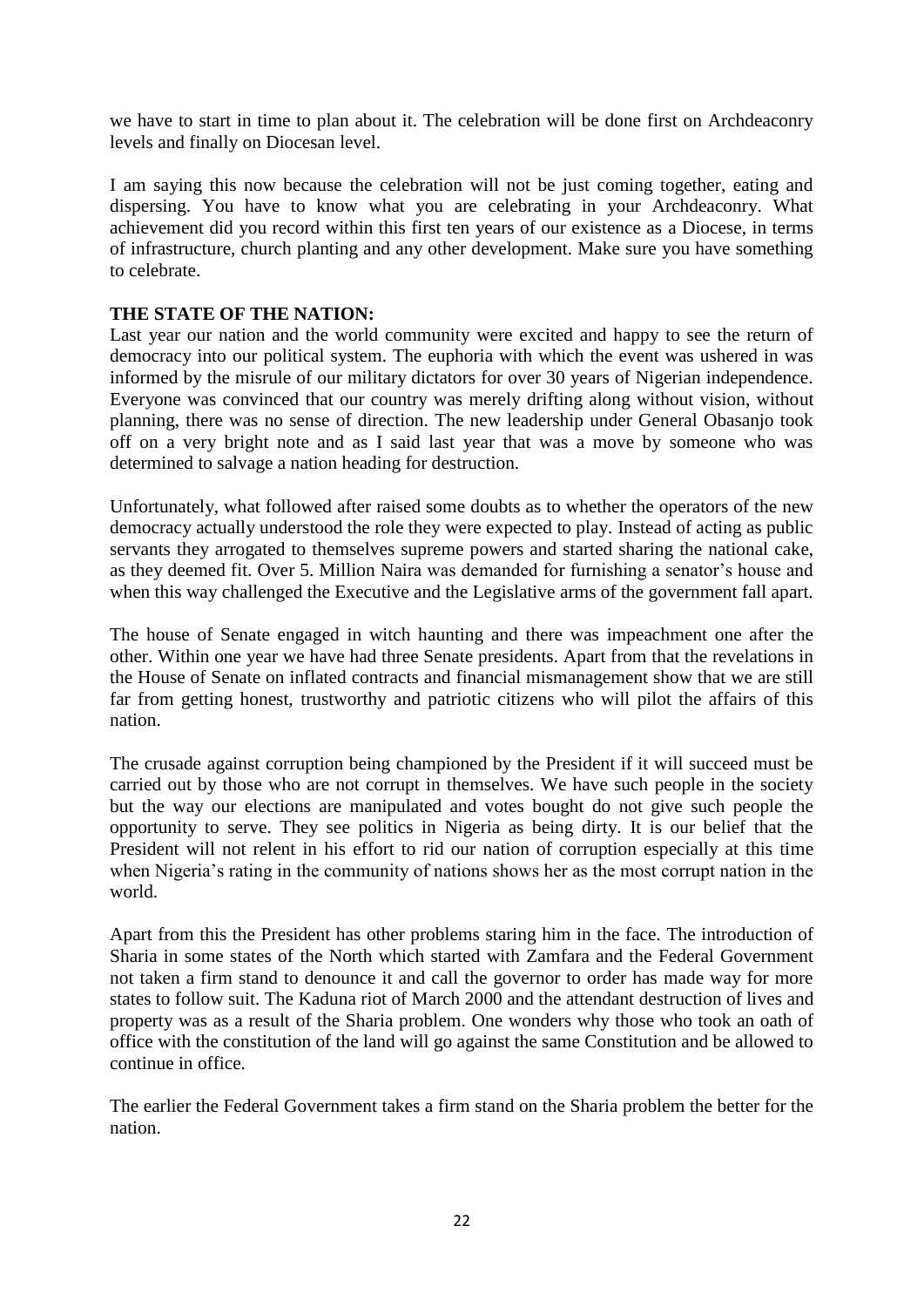Professor Nwabueze reacting to the Sharia issue said. "We must be honest with ourselves and accept the plain truth that enforcement of Sharia, in all the plenitude of its injunctions, cannot, in the muti-religious society of Nigeria, co-exist with a truly Federal form of political association. If, therefore any of the Federating units now feel that they can no longer abide by the condition of the association as enshrined in section 10 of the 1979 and 1999 Constitution, then all the constituent units should come together and re-negotiate another form for our continued association, whatever that form might be".

He further said, "If the states in the North are bent on adopting Sharia criminal law, and refuse to be persuaded to drop the idea, they must be taken to have opted for a confederal arrangement or a complete break-up of the association. It is better to pull apart or break up in peace than fight over the issue!.

(Guardian – Monday July 3, 2000): Apart from the Sharia case in the North, there are different youth movements in different parts of the country staging protests for one thing or the other. We have the pipeline vandalisation in the oil states of the country and this had led to loss of lives and loss of revenue to the nation.

In the education section we need to be pitied as a nation. What is happening in most of the tertiary institutions of our land especially University of Nigeria, Nsukka is a far cry from what the founding fathers had in mind. "Restore the Dignity of man". No country in the world ever achieved any technological break-through without proper education. Not that we are not blessed with intellectuals who can deliver the goods but the running of our education institutions and the attitude of some teachers to work leaves much to be desired. On the part of the students many of them no longer respect their lecturers or any constituted authority. Any slightest demonstration ends up with destruction of government or personal property. This shows lack of understanding, because by doing that we are destroying our future and ourselves.

In Enugu State we thank God for what the government under Dr. Chimaroke has been doing especially in the area of road construction, water and electricity. We pray that God will continue to direct the present administration under General Obasanjo as they face the teething problems of governance in this muti-ethnic and muti-religious society.

# **CONFIRMENT OF SAN-RE-DR. M.E. AJOGWU**

We thank God that our Diocese benefited from this year's conferment of SAN (Senior Advocate of Nigeria) ON SOME LEGAL LUMINARIES OF THE COUNTRY. The Hon. Attorney General of the State – Dr. M.E. Ajogwu was among the 12 people who on Monday 25<sup>th</sup> September, 2000 received the Conferment by Chief Justice Muhammadu Lawal Uwais at Abuja. It is our prayer that God will continue to guide him and give him the needed wisdom to dispense justice without fear or favour.

### **T.A.P (TRAIN A PRIEST)**

The need for well-qualified and trained clergy can never be neglected. We have seen the result in many parts of our Diocese where they are working and have sensitized the people and changed their poor commitment to the things of God. Many people now are no longer just paying lip service to God, they now know their responsibility in the work of evangelism in the Diocese.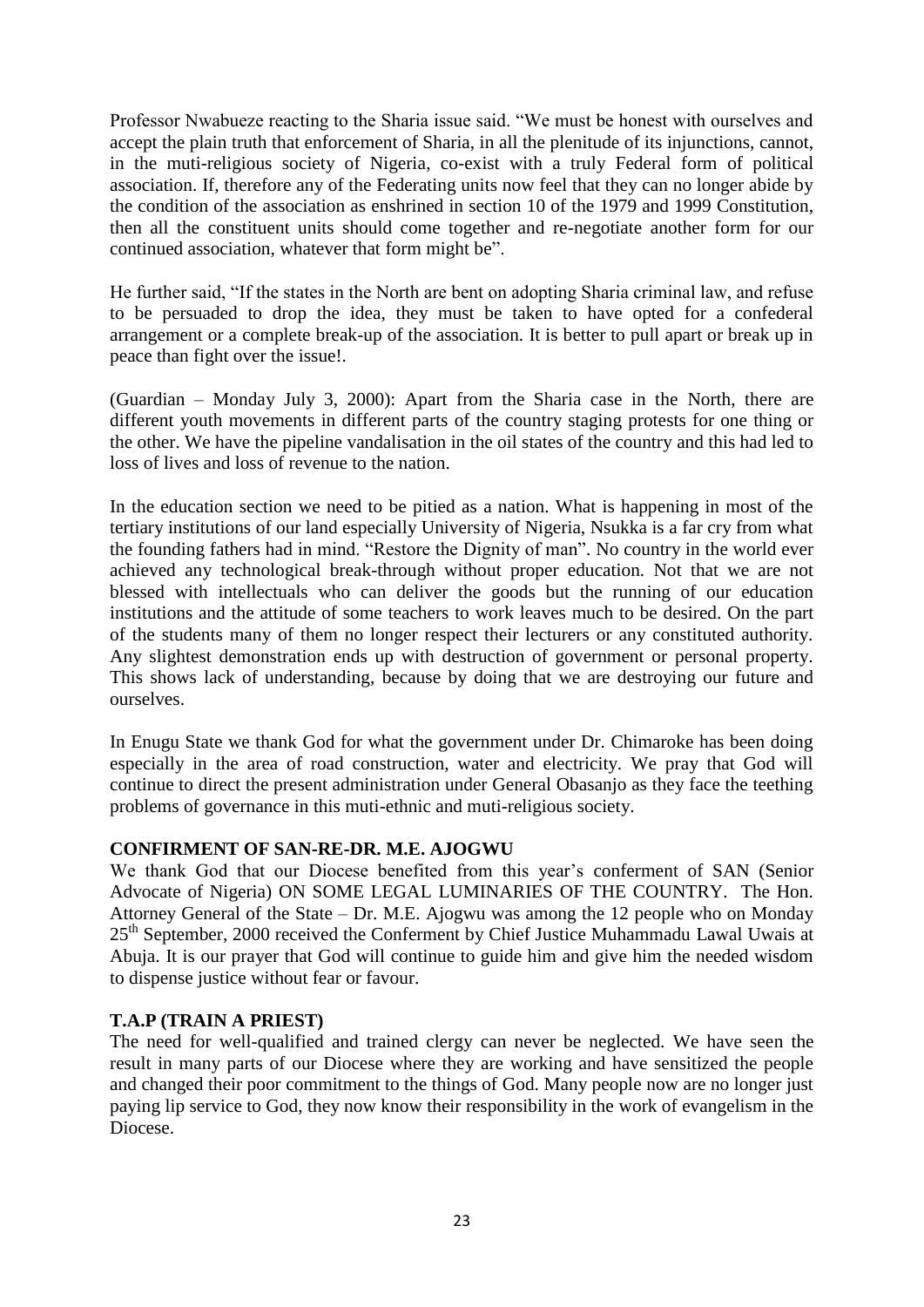To train a priest now will cost between  $\mathbb{N}25,000.00$  -  $\mathbb{N}30,000.00$  (Twenty-Five to Thirty Thousand Naira) only. Many of those who subscribed to this project have completed their term and we thank them very much for their contribution. It is my plea that individuals or groups who can take up this challenge will let me know and you will remain blessed.

#### **THE THEM OF THE SYNOD:**

## **"CALLED TO LIVE AND PROCLAIM THE GOOD NEWS"** (*Luke 4:18-19; 1 Peter 2:9)*

The theme of this year's Synod is one of the four themes that were considered during the 1998 Lambeth Conference. At the Ovoko Synod of 1998 we reflected on **"CALLED TO FULL HUMANITY"** which is also one of the four themes. Our emphasis is on the word **"CALLED"**

The question one may ask is who is calling and who is being called? God calls and he is calling his people whom he created in his own image. From the beginning of God"s activity in human history especially in his relationship with his chosen people Israel, the voice of God is active, provoking human beings to move, change, and recognize who they are and what by God"s help they can become. God called Abraham, Moses, Isaiah, Jeremiah and others and sent them to minister to his people. In the New Testament Jesus called the disciples, taught them and sent them out to proclaim the good news of the kingdom of God. Today God continues his call to us as individuals and as church, which is his instrument for spreading the good news. The name "CHURCH" ecclesia, means a community that has been summoned, not one that chooses to bring itself into being. The word "Ecclesia has its roots in the secular word of the Greek and Roman Empires. Within the Roman Empire 'ecclesia' means 'a group of free citizens gathered to deliberate" and those who were to seek the welfare of their neighbours. It has both political and social concept. The early Christians with the authority of Jesus Christ as their inspiration, believed themselves to be "free citizens" of a new order, an emerging coming kingdom, "Ecclesia" also means called out and called together; so Christians perceive themselves summoned and chosen by God (1 Peter 2:9). "But you are a chosen race, the Kings Priests, the holy nation, God"s own people, chosen to proclaim the wonderful acts of God, who called you out of darkness into his own marvelous light". This ought to affect our worship, our evangelism and our response to the social, political and economic realities of our time. Our calling is from God the Father, the Source of everything. He called us out in the power of his Holy Spirit and sends us to live and proclaim the good news of his kingdom. Our call and our being sent to do not depend on our resources or lack of them. It does not depend on our race, colour, holiness, knowledge or status in life.

The Church as one body, holy in communion, Catholic in pilgrimage and apostolic in proclamation, is called to worship and witness. So witnessing or evangelization is not man"s invention or choice. God took the initiative. We have been simply caught up in God"s own movement or love by being called to be with Jesus To be with or "in" Jesus is never to enjoy some static or private relationship with him; it is to be moving with him from the heart of God to the ends of the earth; John 20; 21 "As the Father sent me, so I send you" John 15:16" You did not choose me, but I chose you and appointed you to go and bear fruit".

It therefore means that evangelism or the proclamation of the good news both in word and deed is not an option for the Christian. It is simply part of being in Christ. Being sent means to carry the transforming life – the Good News. It is to be alive with the life of Jesus, which communicates both grace and truth. Sharing the good news is always the goal and focus of the Christian"s journey with Jesus. According to the Archbishop of Canterbury during the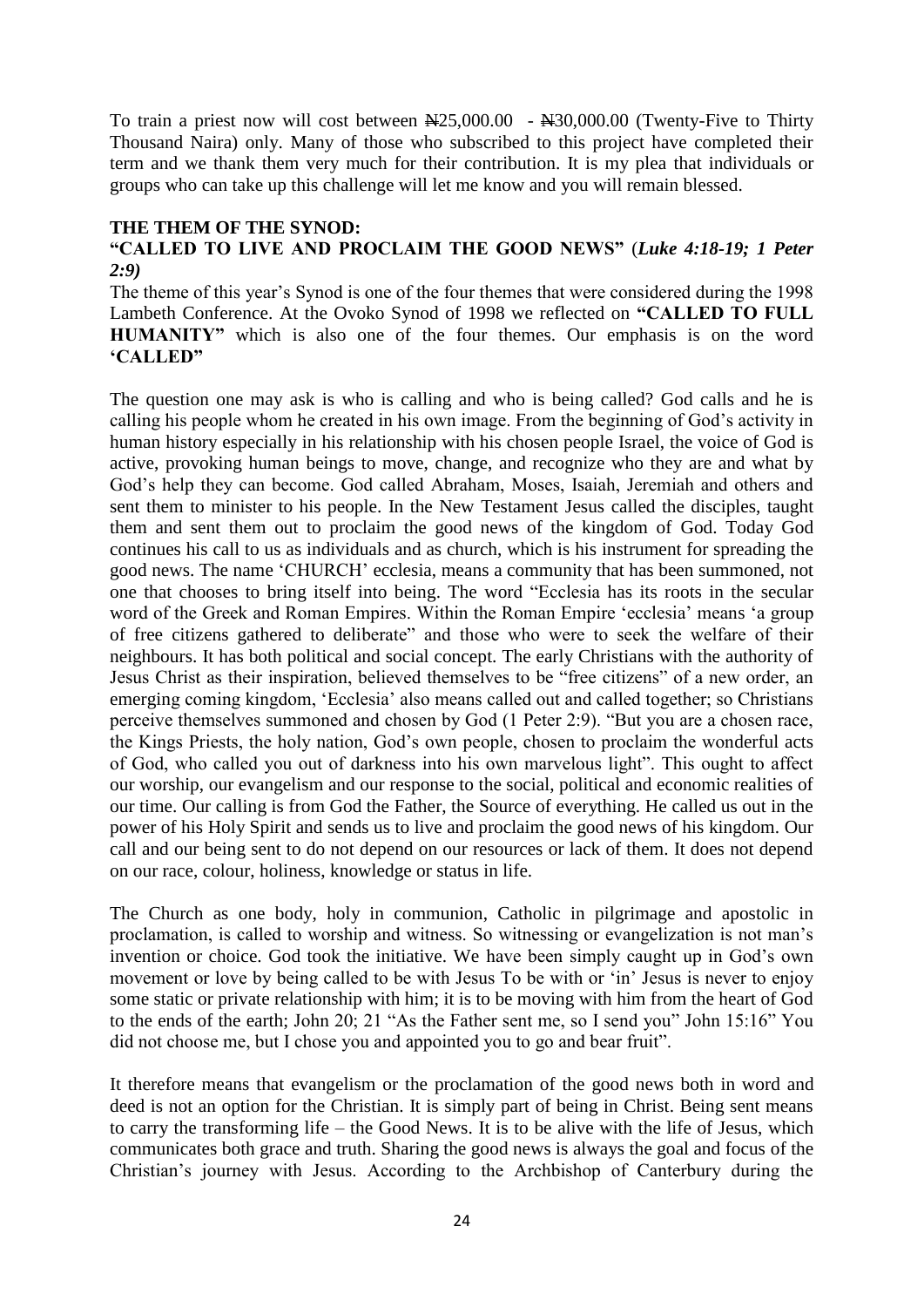Anglican Communion"s Global Conference on Dynamic Evangelism Beyond 2000 he said: "Mission which does not have evangelism as a focus is not Christian mission, and evangelism which keeps itself aloof from matters of justice and human welfare does not reflect adequately the biblical revelation. We must insist on the seamless character of mission and evangelism".

The mission of Church, which we are to communicate, is to be through our lives as we live it in this world. Our biological lives in this world are to be the life of the Good News. As Christians, we are in the world but not of the world. God"s Call is for us to return to our original nature, be the true human being or child of God exemplified in the life of Jesus Christ. It is to mend the broken relationship and man"s disobedience to God"s will recorded in Genesis.

To do this it needs our presence. We must be present in all church activities, which include worship, Bible Study, retreats, fellowships or other meetings that build up the Christian community. In Hebrew 10:24 – 25 we are told "Let us be concerned for one another, to help one another, to show love and to do good. Let us not give up the habit of meeting together, as some are doing. Instead, let us encourage one another all the more, sine you see that the day of the Lord is coming nearer".

It also needs skill. Before you make others disciples you must yourself be a disciple. You cannot convert someone until you are converted yourself. Jesus chose his first disciples and first trained them before sending them out. (Mark 3:14-15). That is why the church trains her clergy so that they in turn will train others to live for Christ. We need to bring the hearer to the Church and then to Christ, using prayers, follow-ups, teachings, and miracles. People adopt different techniques, which include"

- (i) Person to person evangelism
- (ii) Church based evangelism
- (iii) Crusades, Revivals, etch
- (iv) Healing Ministry

(The Church of Nigeria has started special training to cover this aspect of ministry)

(v) **Follow-ups and pastoral care or visitation:** Many of our pastors have lost this ministry to the detriment of their effectiveness and the growth of their church. Those who embark on it see the rich dividends.

# **AREAS OF OPERATIONS:**

- 1. Primary Evangelism. Here we are thinking about people, who have not heard the good news at all, who are denied access to it either by their religion or location or any other circumstance of life.
- 2. Secondary Evangelism: In this area we are thinking of those who have had the good news but have backslided after receiving the message. We have this group almost in all our churches and they have reasons for back-sliding. Our responsibility is to detect those reasons and find solutions.
- 3. Tertiary Evangelism: This refers to congregations that are Luke-warm like the Laodicea Church or dead as the church as Sardis; (Revelation 3:16-20a). "I know that you have the reputation of being alive, even though you are dead! So wake up, and strengthen what you still have before it dies completely". What is your congregation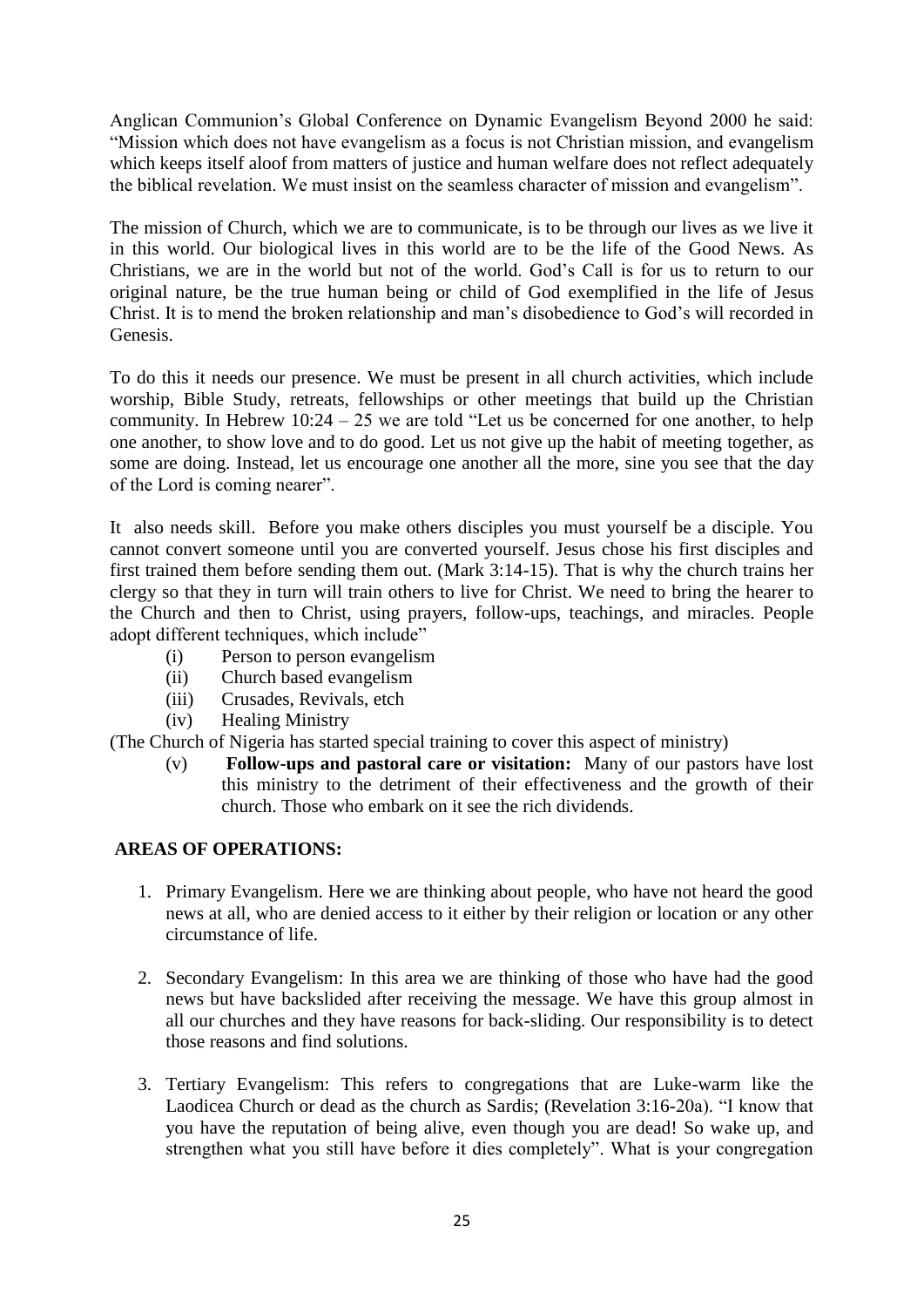like? Are you of those who when they are sent to a church kills the church or do you bring back to life a church that is almost dead?

# **MEANS OF PROCLAMATION:**

- 1. **WORSHIP:** Our worship of God should be lively and meaningful to our present situation, using indigenous language music and dancing and allowing freedom in prayer. People should be free to worship in their mother tongue to understand what they believe and practice. Gospel bands.
- 2. **STEWARDSHIP:** Our Christian stewardship must be taken seriously in order to cope with modern challenges of proclaiming the good news. Tithing and free will offering should be part of our worship of God. We have also the stewardship of time, talent or professional knowledge which people can given in the service of God.
- 3. **LOVE:** In John 13:34-35, Jesus said "I give you a new commandment: Love one another. As I have loved you so you must love one another. If you have love for one another, then everyone will know that you are my disciples". Lack of love in time of need may militate against proclaiming the gospel. Relationship between the members of the church and their workers should improve. We have not learnt to care for our workers enough. Paul in  $1<sup>st</sup>$  Corinthians 9:11-12 wrote, "We have sown spiritual seed among you. Is it too much if we reap material benefits from you. If others have the right to expect this from you. Haven"t we an even greater right". Vs 14 "In the same way, the Lord has ordered that those who preach the gospel should get their living from it". Gal. 6:6 says "The man who is being taught the Christian message should share all the good things he has with his teacher".

The Church should cultivate the habit of being a more caring church, identifying with the need of the less privileged in their number, be they widows or orphans or even poorer congregations. We thank the Knights for the work they have done in some areas of need in the Diocese, Amube, Idoha, St. Andrew"s Orba Road and so one.

4. **SOCIAL JUSTICE –** Christians in politics should fight for social justice and fair play. The fight against corruption should not be an empty word but should be lived out by Christians in politics by shunning any kind of bribery. Exod. 23:8 says, "Do not accept a bribe, for a bribe blinds those who see and twists the words of the righteous". Our call is a call to be co-workers with God in achieving his purpose for man on earth. It is a call to spread by word and deed the good news of what God has done in Christ.

To proclaim in the power of the Holy Spirit, his person and work, his teaching and eternal purpose for us, what we must do in order to attain everlasting life.

| <b>DATE</b> | <b>PARISHES</b>                 | G.G | W.G. | M.U. | <b>CONFIRMATION</b> |                |
|-------------|---------------------------------|-----|------|------|---------------------|----------------|
|             |                                 |     |      |      | <b>MALES</b>        | <b>FEMALES</b> |
| 3/10/99     | St. Stephen's Church, Neke      |     |      |      | 36                  | 36             |
| 10/10/99    | St. Andrew's Church, Ibagwa-Ani |     |      |      | 62                  | 95             |

### **ADMISSION AND CONFIRMATION: OCTOBER, 1999 – SEPTEMBER, 2000**